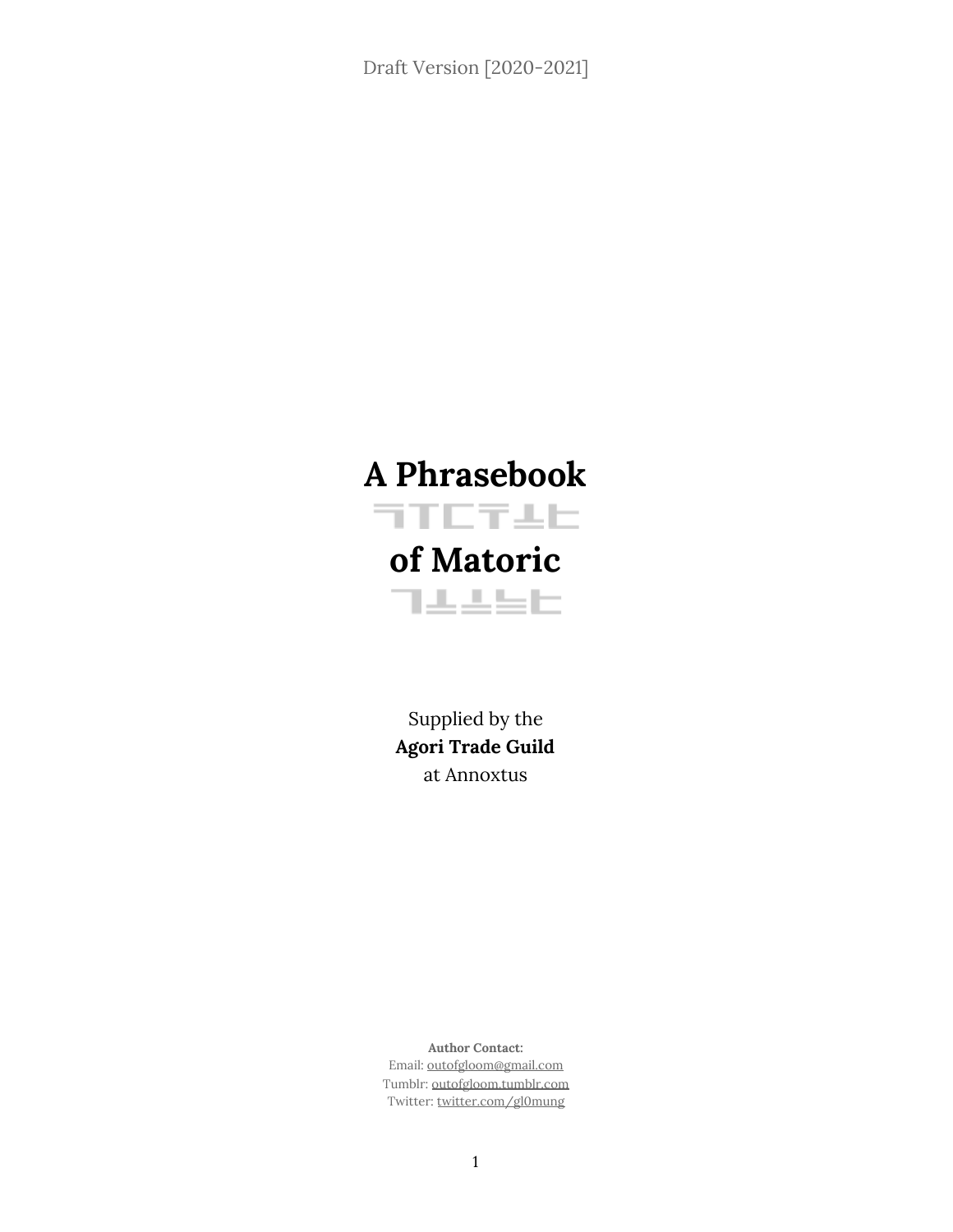### **Introduction**

It is said that without common speech, there is no common trade. If value is calculated by *exsidenarus* in the south, but by *aquianarus* in the north, then the worth of goods is a matter of opinion…If a distance is measured by the span of the *saa*-staff amongst Agori, but by the crest-span of the Chief amongst the Skrall, then Far and Near are in the eye of the beholder...

Likewise, if a word means one thing to the children of the Great Beings, but something else entirely to the children of Mata, no deal can be struck...

To you who caravan the wastes to visit the lands under the ominous Red Star, it is vital to grasp the rudiments of the language spoken by Mata's children. Although it is a strange tongue, reflective of their strange synthetic minds, you do well to study it and commit this knowledge to your stock.

This writing contains a list of Common Phrases & Questions which will aid you in your first dealings with the Matoran and Matoric-speaking peoples, along with a collection of Cultural Notes compiled by the scholars at Annoxtus. This is followed by a basic guide to the Pronunciation and Grammar of Matoric, as it is understood by the grammaticians at this time.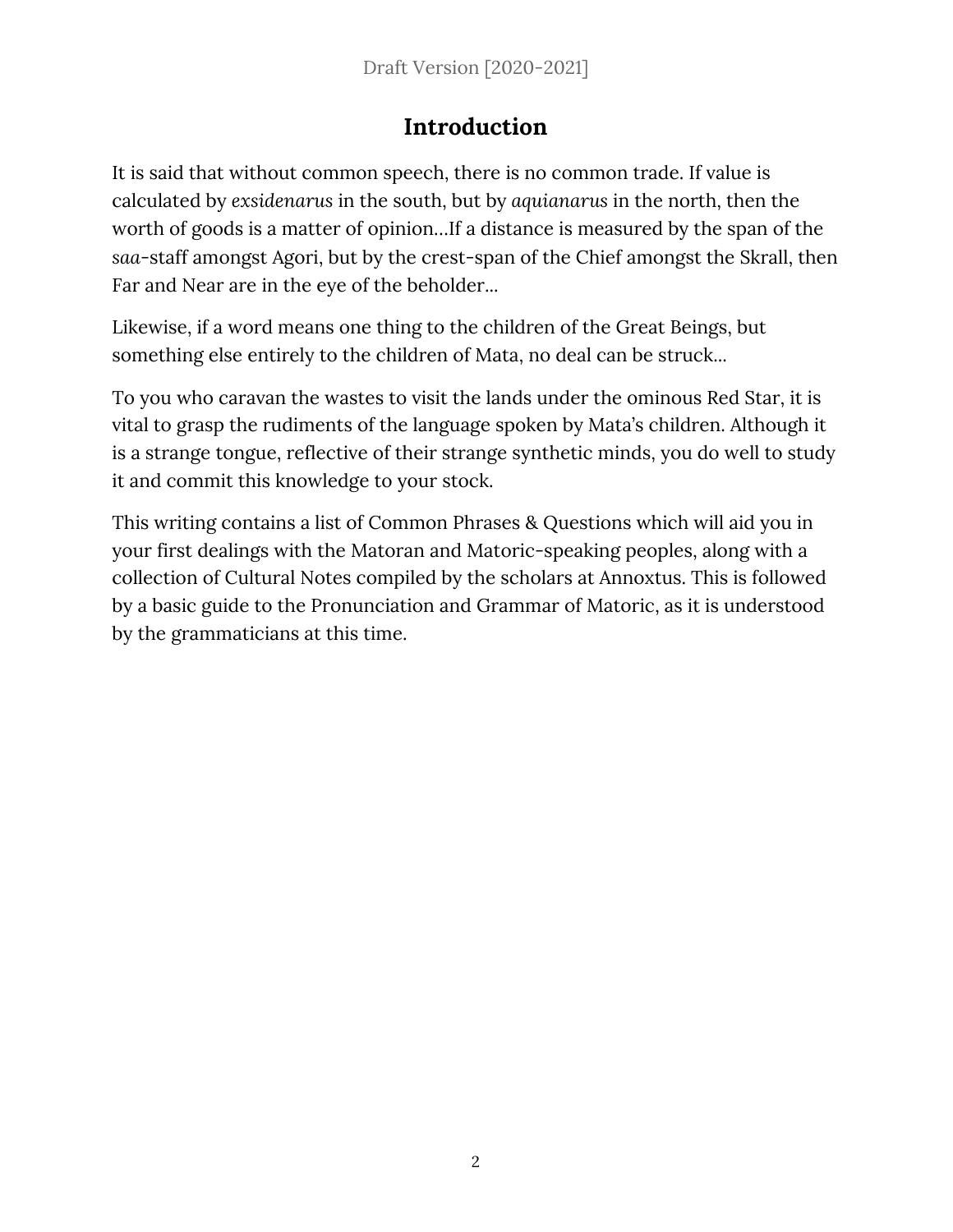## **Table of Contents**

| <b>Common Phrases &amp; Questions</b> | $\overline{\mathbf{4}}$ |
|---------------------------------------|-------------------------|
| <b>Cultural Notes</b>                 | 7                       |
| <b>More Vocabulary</b>                | 11                      |
| <b>General Descriptors</b>            | 11                      |
| <b>Places &amp; Locations</b>         | 12                      |
| Geography                             | 12                      |
| Objects                               | 12                      |
| Substances, Forces, & Concepts        | 13                      |
| Emotions/Feelings                     | 14                      |
| Anatomy                               | 14                      |
| Colors                                | 15                      |
| <b>Actions</b>                        | 15                      |
| Numbers (Cardinal)                    | 16                      |
| Numbers (Ordinal)                     | 16                      |
| A Basic Grammar                       | 17                      |
| Sounds and Spelling                   | 17                      |
| Words                                 | 19                      |
| Sentences                             | 21                      |
| Pronouns                              | 23                      |
| Tense, Aspect, & Mood                 | 24                      |
| Questions                             | 27                      |
| Commands                              | 28                      |
| <b>Location &amp; Direction</b>       | 29                      |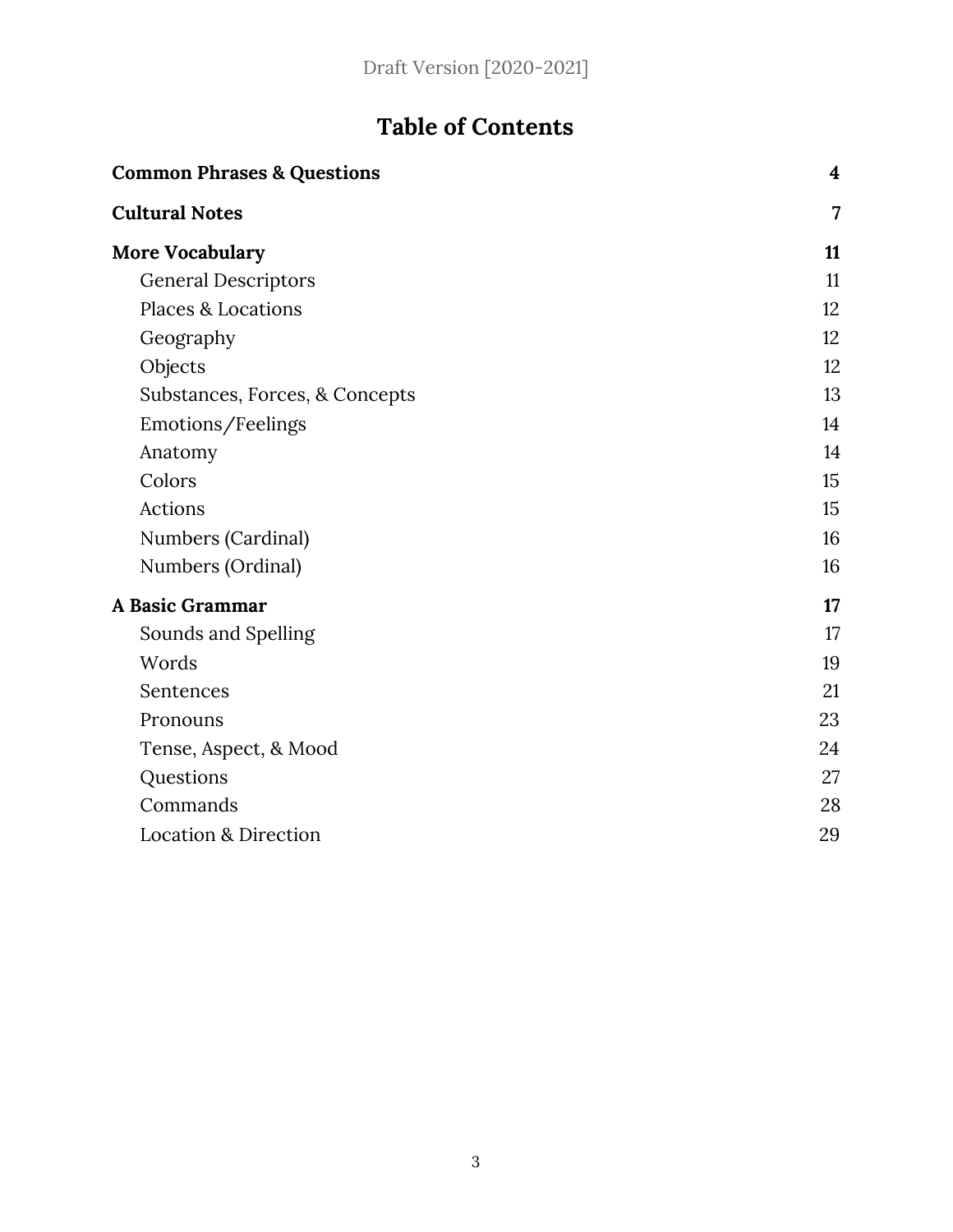## **Common Phrases & Questions**

<span id="page-3-0"></span>

| Phrase                                | In Matoric         | <b>Explanatory Notes</b>                                                 |
|---------------------------------------|--------------------|--------------------------------------------------------------------------|
| Hello/Goodbye                         | Hapa! or Hapo!     | A general salutation,<br>meaning something like<br>"Be well".            |
| Who are you?                          | I ou ki ai?        |                                                                          |
| What is your name?                    | I aro'u ki ai?     | The word for "name" is<br>the same as the word for<br>"word" (aro).      |
| My name is $\overline{\phantom{a}}$ . | $Aro'o$ _ ai.      |                                                                          |
| I am $\overline{\phantom{a}}$ .       | $O_{a}$ .          |                                                                          |
| I am from $\overline{\phantom{a}}$ .  | At $\alpha$ ro ai. |                                                                          |
| I come in peace $/$ I am<br>peaceful. | O baro ai.         | Peace, for the Matoran, is<br>the same as "balance".                     |
| Thank you/You're<br>welcome.          | Apakai.            | This word comes from a<br>phrase meaning<br>"confirmation".              |
| <b>Yes</b>                            | Ha.                | This word also means<br>"good".                                          |
| No                                    | Ru or Cu           |                                                                          |
| Here                                  | Paro'o.            | This word refers to a<br>place near to the speaker<br>("near me").       |
| <b>There</b>                          | Oto'u.             | This word refers to a<br>place far from the<br>speaker ("away from me"). |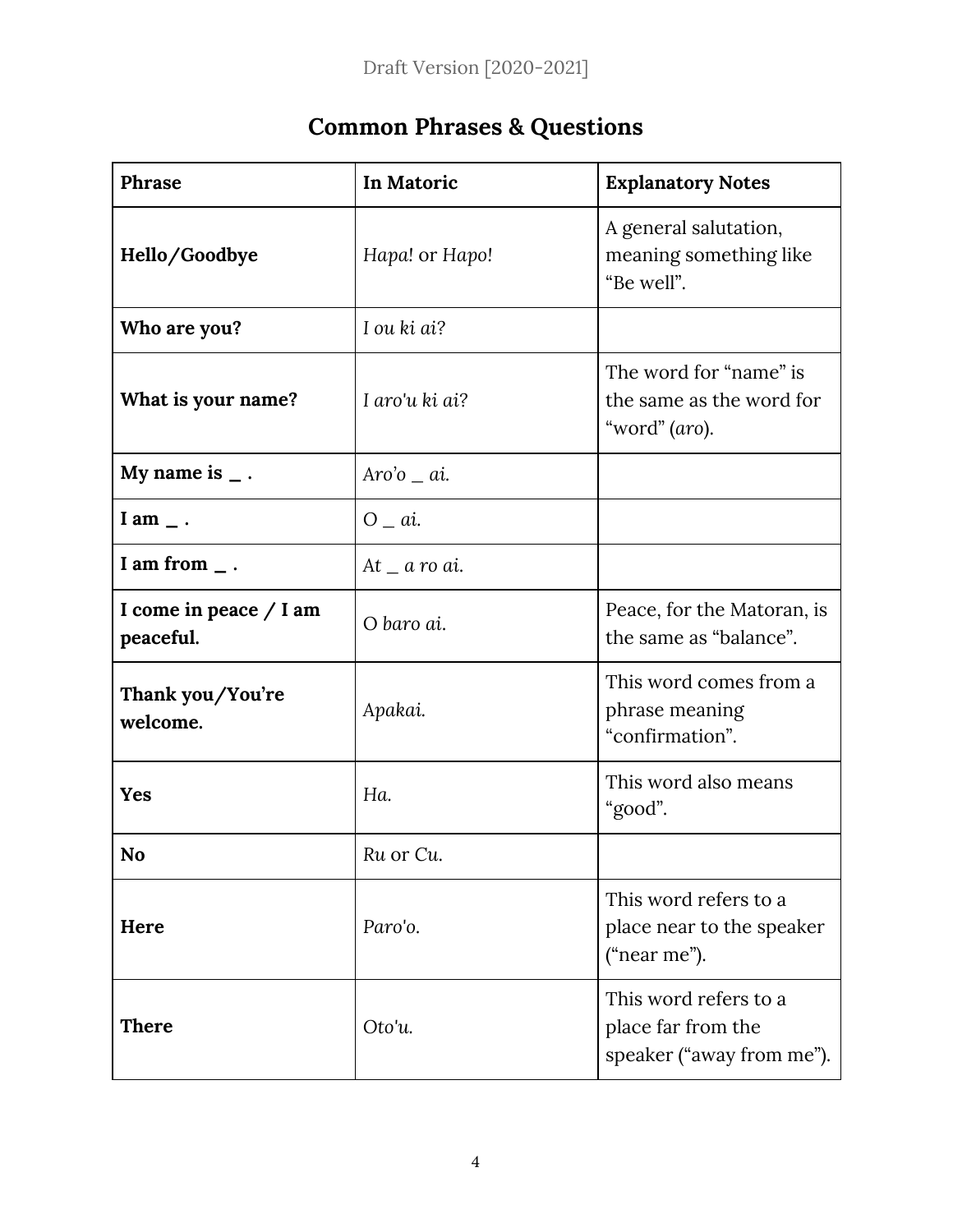| Excuse me.                             | O dehi za ele ya.                  |                                                                                     |
|----------------------------------------|------------------------------------|-------------------------------------------------------------------------------------|
| I speak Matoric.                       | At mataryk a ro ide ya vo.         |                                                                                     |
| I speak a little Matoric.              | At mataryk a ro kofo-ide<br>ya vo. |                                                                                     |
| I don't speak Matoric.                 | At mataryk a ro ide ya vo<br>cu.   | This phrase may cause<br>confusion.                                                 |
| Do you speak Agoric?                   | I at agaryk a ou ide ya vo<br>ki?  |                                                                                     |
| Is there someone who<br>speaks Agoric? | At agaryk a akaki ide ya?          |                                                                                     |
| Is this poison to Agori?               | I agori-lera ki ai?                | This phrase may be used<br>to query if a substance is<br>toxic.                     |
| <b>Where is your Turaga?</b>           | Ipoki turaga ai?                   | A Turaga is an elder of<br>the Matorankind who<br>leads groups of Matoran.          |
| Is there Toa nearby?                   | I toa pa'o ai ki?                  | A Toa is a powerful<br>warrior of Matorankind<br>who protects the<br>Matoran lands. |
| Is there Rahi nearby?                  | I rahi pa'o ai ki?                 | A Rahi is a dangerous<br>beast. It may also refer to<br>a generic danger.           |
| Is there $\_$ nearby?                  | $I$ _ pa'o ai ki?                  |                                                                                     |
| Help (me)!                             | $(Oza)$ kya!                       |                                                                                     |
| I don't understand.                    | O rau ru.                          |                                                                                     |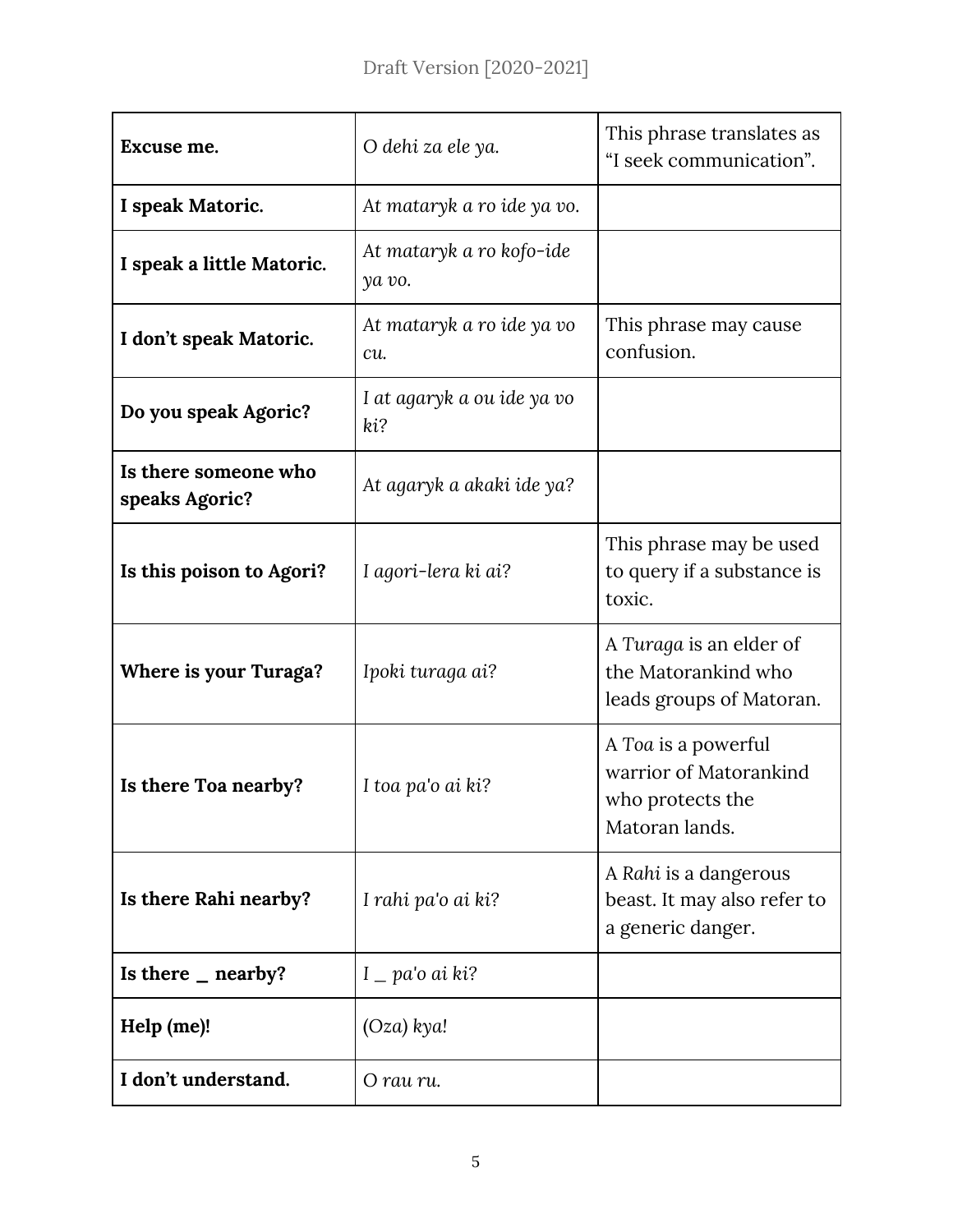| Please speak more<br>slowly.                                 | Doya kofo.                |                                                                                                  |
|--------------------------------------------------------------|---------------------------|--------------------------------------------------------------------------------------------------|
| Please repeat that.                                          | Angya.                    |                                                                                                  |
| What is the word for<br>this?                                | I aro ki ai ai?           |                                                                                                  |
| What is the word for $\frac{1}{2}$ ?                         | I aro ki $=$ ai?          |                                                                                                  |
| Do you have $\frac{1}{2}$ ?                                  | I ouka $\_$ za ima ya ki? |                                                                                                  |
| Do you know about _?                                         | I ouka $\_$ za aku ya ki? |                                                                                                  |
| I am lost.                                                   | O khuhi ai.               |                                                                                                  |
| I am injured/hurt.                                           | O guuri ai.               |                                                                                                  |
| I am sick/ill.                                               | O leri ai.                |                                                                                                  |
| I am hungry.                                                 | O vora ai.                |                                                                                                  |
| What is your duty?                                           | I maita'u ki ai?          | The concept of "duty"<br>refers to your function or<br>reason for existence, your<br>profession. |
| My duty (purpose,<br>function) is $\overline{\phantom{a}}$ . | Maita'o _ ai.             |                                                                                                  |
| Take me to $\overline{\phantom{a}}$ .                        | $At_a a oza ivoya su.$    |                                                                                                  |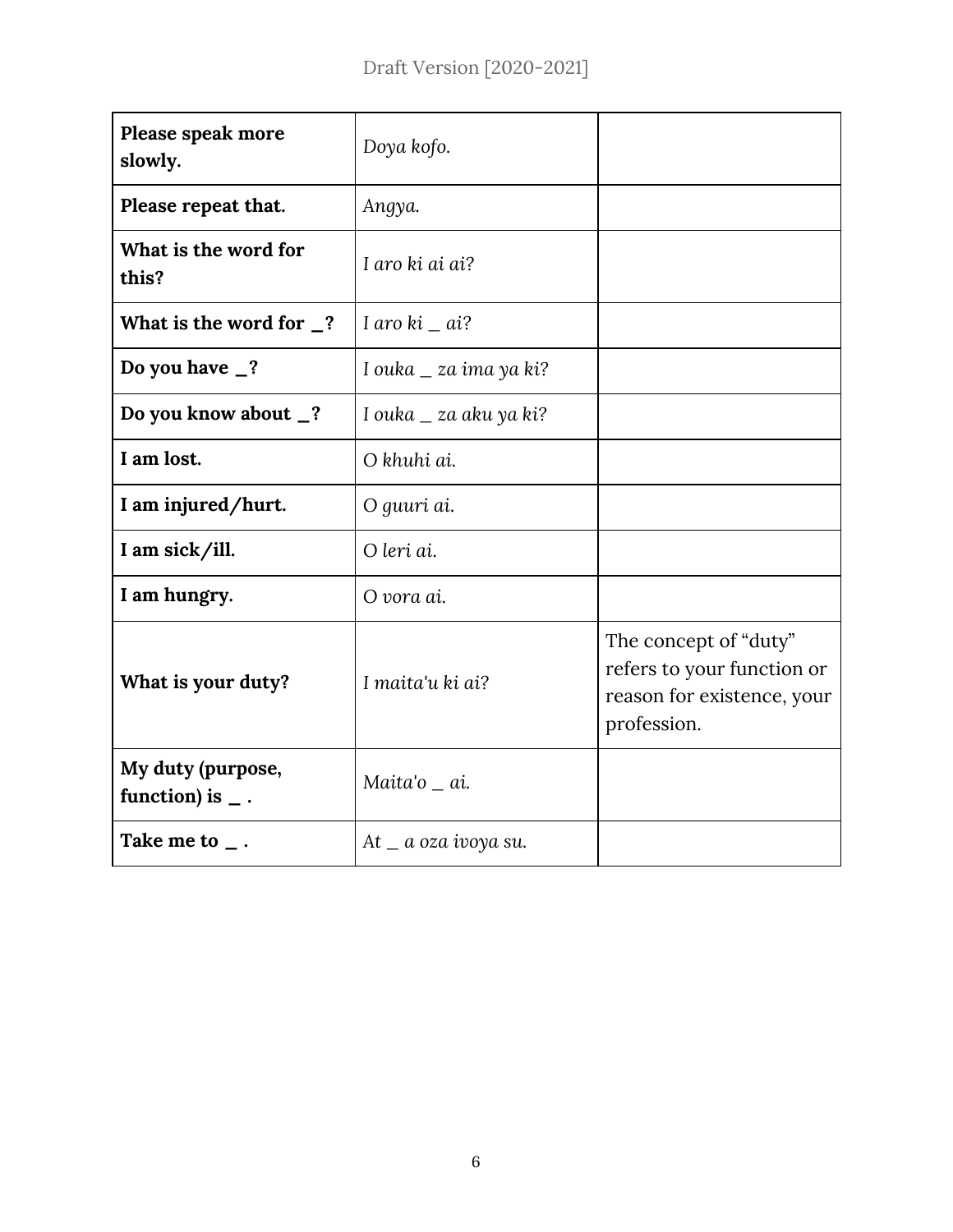### **Cultural Notes**

<span id="page-6-0"></span>● *Nothing is created from nothing.* The Matoran are workers and crafters of incredible skill. They are builders in their hearts, but they also acknowledge and revere the substances from which they build. It is strange to the Agori, this notion, for we see the making of a tool of metal or a cloth-skein from the razors of *sorna* as an act of creation, taking that which is unshaped and forming it into something New. Not so for the Matoran. They have no true word for "new" or "original"--only "recent" (*nuva*). You must mind your words in this matter, for it is deep in their cores. To them, all things are Made, what we might perhaps call "artificial". The soil is Made, the wind is Made, the light of Solis is Made. They themselves are Made--and so are you, visitor. You do best to keep this in mind, lest it cause great consternation, remembering that they are indeed Made by the Great Beings.

If you broach this topic, you will find that they insist we the Agori are Made by the Great Beings as well, or if not by them, then by some Greater or Older Beings who set rotating lights in the sky and layered the earth of Spherus Magna. This goes beyond a cultural convention--it is a true belief, and there is great fear tied to its contradiction, as many traders have found. Anything that claims, or is claimed to be, From Nothing is to be feared and shunned, for it is *Akmakuta*'*a* "of the Makuta", the slain Titan from whose body their people were freed.

- *All must be reused. Nothing may be wasted.* This is an ancient principle amongst the Matoran, stemming, in all likelihood, from their ancient trek across the Void. In their own trek across the desert, the Agori at times leave behind traces of their passage: rubbish and cast-off equipment. In the lands of the Matoran (within the borders of the red-lit land and in sight of the Titan), nothing is to be cast off or left behind, lest they be offended. This principle is especially true of the orange and red tribes.
- *● Eat not their food, nor drink their water.* The Matoran do not eat as we do, by placing food or water into our mouths and ingesting it, although they may at times perform this act as a means of testing the chemical qualities of a substance. Instead, they extract and absorb the life-force of substances directly. Because of this, it is necessary for you to bring good store of food with you on your journey. That which the Matoran consider as food is toxic and dangerous to the Agori. Indeed, you may find that the native flora of the Matoran which has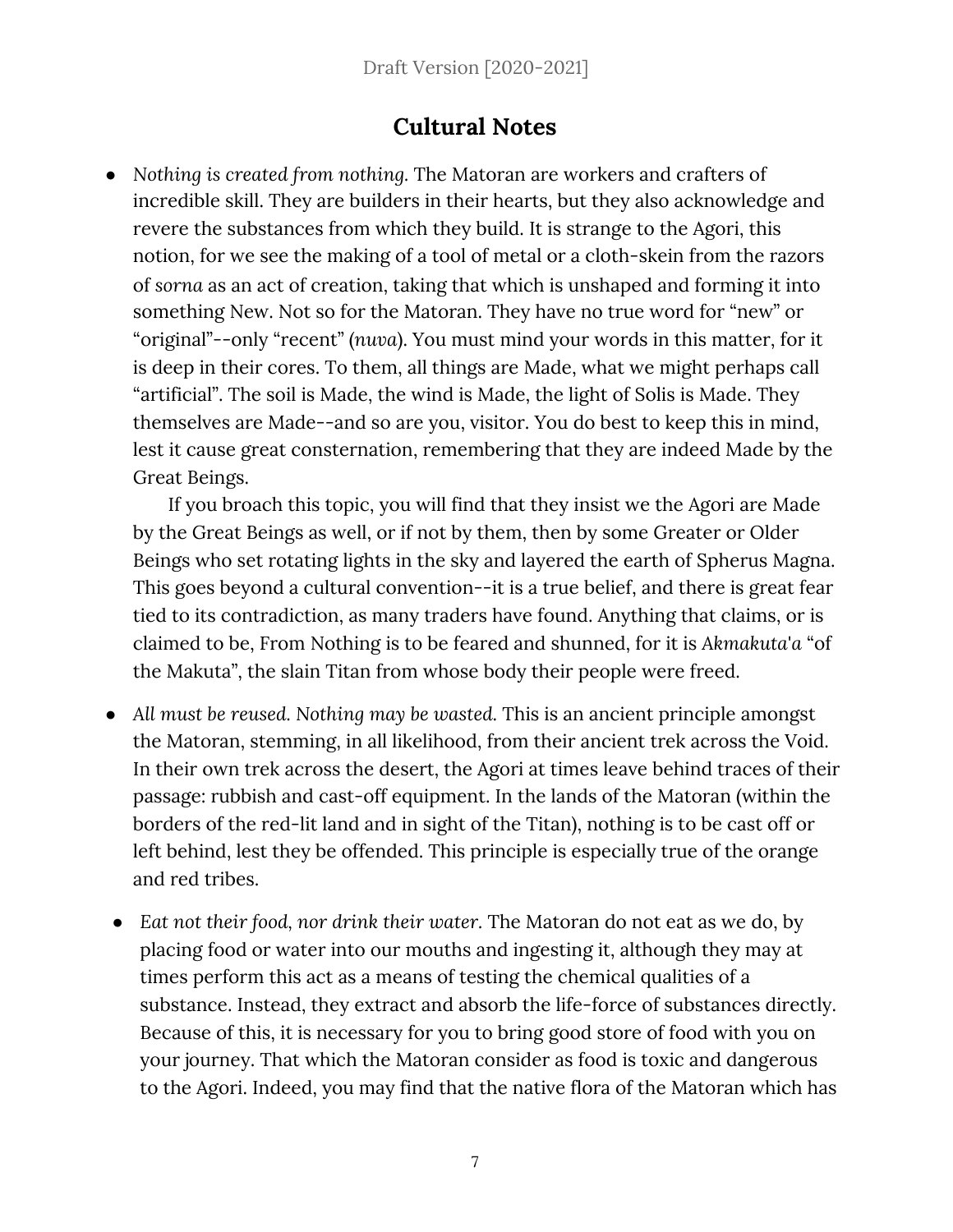#### Draft Version [2020-2021]

spread from the body of the Titan, to be laden with fruits that appear similar to those of Spherus Magna. Touch them not! They are filled with energy that is sustaining to the Matoran, but volatile and explosive--much like the Thornax of our world. Likewise, test the waters that flow through the lands of the Matoran before you ingest them. If the waters flow down from the Titan, then they are likely to be of the substance from which Matoran are made: *protodermis*, the primordial substance of the Great Beings, which is inedible to us.

*● Tribes and Elements*. The Matoran organize themselves into tribes based on the coloring of their armor and their allegiance to an Element, much as the Agori do. The Elements of the Matoran are more abstract, however, and more numerous than ours. The tribe of Red is allied with the Element of Fire, but its expression is not wholly like our fire, which smokes and consumes--it is a fire without fuel, which burns pure and represents action and initiative, bravery and the sparking of new life. You may in your journey have the chance to see the Sacred Flames, which burn forever in their Fire Temples, and this will help you understand.

The Elements of the Matoran are Fire, Water, Ice, and Rock, which match up with the corresponding Elements of the Agori. The green-armored tribe of the Matoran is not Jungle, however--it represents the air and wind. The Matoran have also a tribe of Earth which is distinct in character from the disgraced Earth-Tribe of our own world, who spoke with double-meaning in the Time of the Shattering. Of the Agoric Sand Tribe there is no corresponding Element, and the Matoran consider the Agori of Sand to be a subpart of the Rock Tribe. In addition to these major tribes, whose members are most numerous, there are a multitude of lesser tribes mixed in, of which no full account has been made. Some ally themselves with the Lightning which falls from storm clouds, others ally with the strange forces which move the tides and bind our world together, and still others are allied, it seems, to the long-dead Eater of Dreams whose realm is the realm of thought.

● *There are three virtues to the Matoran*: work together, perform your tasks, and achieve your ultimate purpose. All of the ultimate purposes are, it is said, ordained by the Great Beings, and so no one purpose shall contradict another. This is expressed by the other two virtues, where one must perform a task alongside other task-bearers. If conflict arises in the performance of these tasks, it is a sign that the ultimate purpose has been set aside. If the task of one counteracts or nullifies the task of another, it shows that the understanding of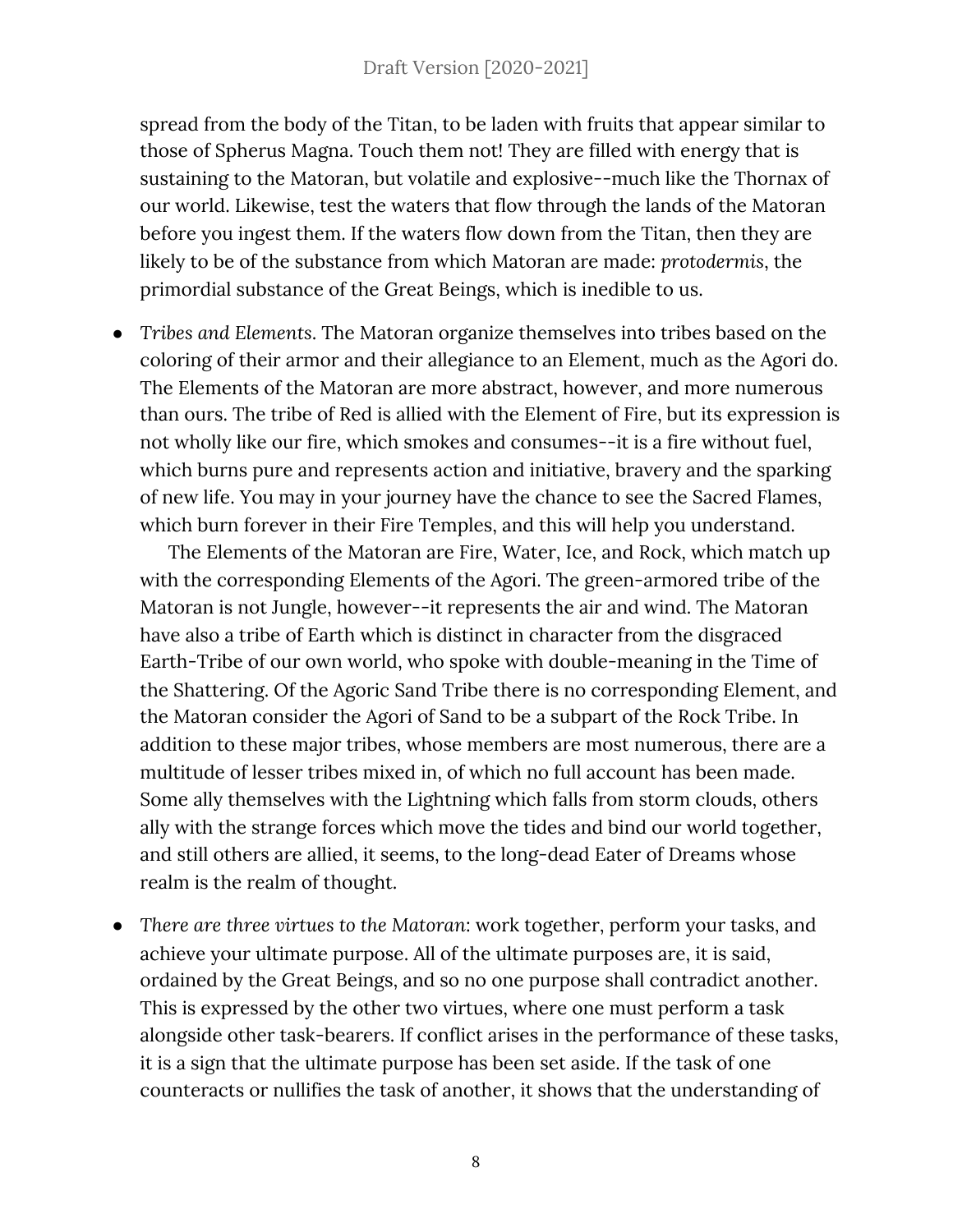individual tasks has been set aside. These principles organize Matoran society and arbitrate social interactions.

- *The Matoran of different tribes value different things.* The Red and Orange Tribes value raw materials of ores, metals, and cut stone, from which they may shape the products of their craft: tools, armor, strange mechanisms, and the masks which all Matoran must wear. The blue-armored tribe values knowledge and research. They are the most likely to speak our language with skill and to seek an understanding of our cultures for the sake of understanding. They act, many times, as interpreters between us out of necessity, for although the Matoran were granted the knowledge of our speech in the age when the Titan fell, their minds do not hold fast to it, and their memories are short. The black-armored tribe is similar to the blue, but they seek knowledge of the past--records of history and artifacts of ancient days--perhaps as a way to remedy the limitations of their memory. They are skilled at strange forms of mummification and the preservation of many objects, both living and unliving. The ivory-armored tribe seeks more arcane knowledge, akin perhaps to the knowledge of the Great Beings. They are silent and stern, and you will be hard-pressed to profit from conversation with them unless you travel with a scholar, a seer, or one of the manic star-mappers.
- *The wealth of the Matoran is in their metal.* Their words for it are *Ono* and *Oru*. They are made of it, and they Make of it as well. Steel yourself for this truth, visitor, for the Matoran are truly unlike us in this matter. In the course of life, the limbs and body of a Matoran may become worn with use, but instead of accepting this fate, the Matoran are able to forge new limbs and new parts from their metal--even the metal of old parts--or they may trade for the parts of another Matoran. You will believe when you witness this. Until then, seek the *ono-*metal and the *oru*-metal, which was *protemus* in the words of our ancestors, and *protodermis* to the Great Beings. It shines like the starmetal *exsidian* and is immune to rust; it may be folded like silver pitch and hardened into the hardest steel. Most valuable of all, however, is the property by which Matoran smiths, by unknown means, may imbue the *oru*-metal with latent Power--power the same in nature as that which Mata granted the Glatori champions of old, in his war to fell the Titan Makuta.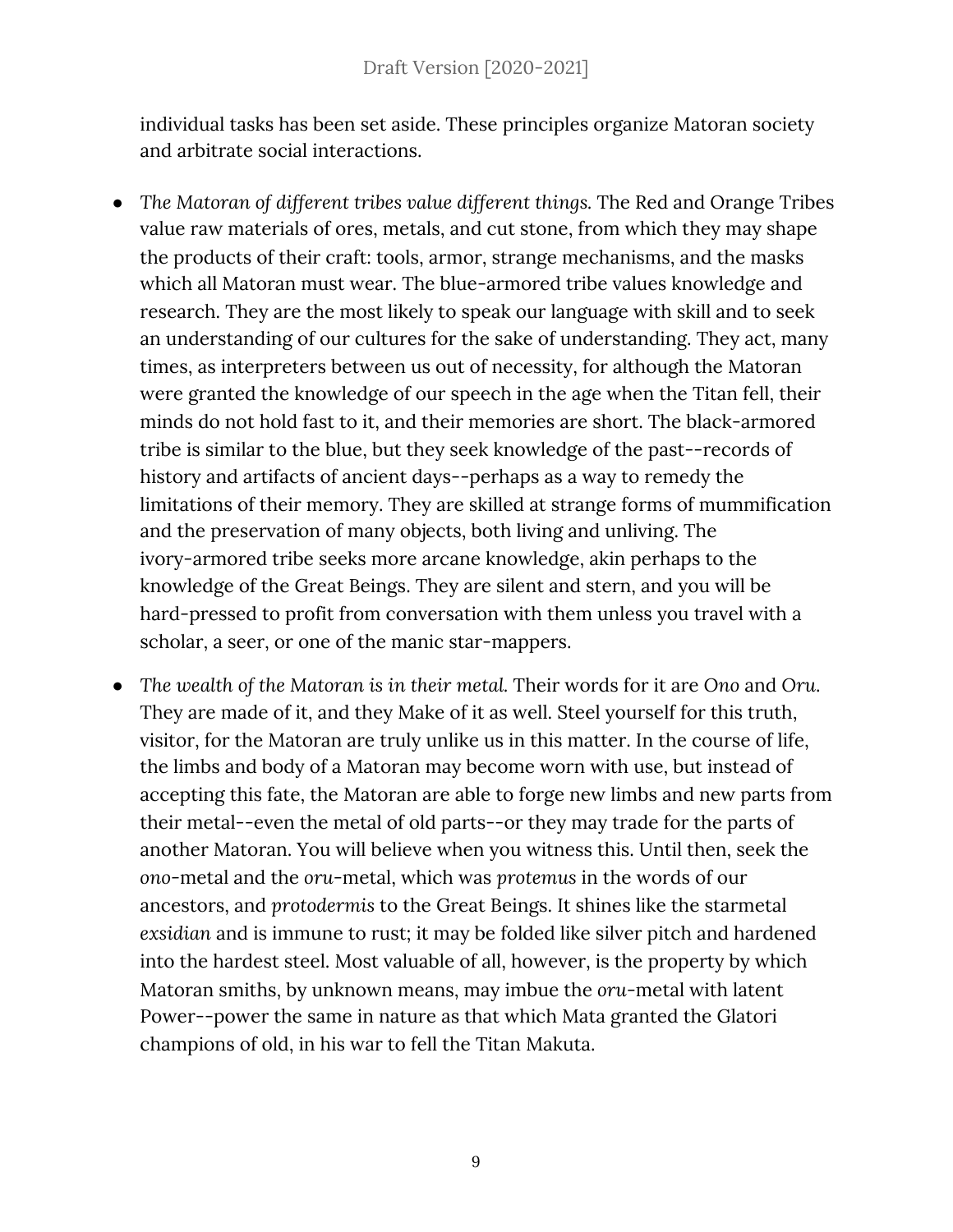*● The soul of the Matoran is in their mask.* They do not wear helmets of ornament as we do, to show what element we are allied to and to celebrate achievements, as well as for basic protection. The masks of the Matoran are more vital. They never remove them, except in dire need, and they do not serve as true armor. If a Matoran removes their mask, they will sicken and fall asleep until the mask is replaced. It is said that this is because the true soul of the Matoran is not in their cores, but in their mask. Why the Great Beings would make it so is a mystery to us. Knowing this, take heed: never seek to remove the mask of a Matoran, lest you be considered an enemy. The masks are precious to them, for they are only made of the *oru*-metal. No other metal can yet suffice although some of the Matoran smiths have sought to use alloys of *exisidian*.

Furthermore, it is known that certain of the Matoran species bear souls of such strength that they manifest Powers shaped by their chosen mask: powers of warding and flight, foresight, and will-casting. The Toa of old who fought against the Titan and later against Marendar, when New Atero was ended), bore the mightiest powers of this kind. And even now, it is said that the Turaga elders who remain amongst the Matoran manifest some residue of that ancient might. Indeed, the merchant chief Paracus himself attests that the Fire Turaga of his youth could vanish from sight with a thought.

Much of this knowledge is hearsay, and much is now lost, but as you make your journey beneath the light of the Red Star, keep this knowledge close at hand, and perhaps in your dealings with the children of Mata, you too shall glimpse the way that is called BIONICLE.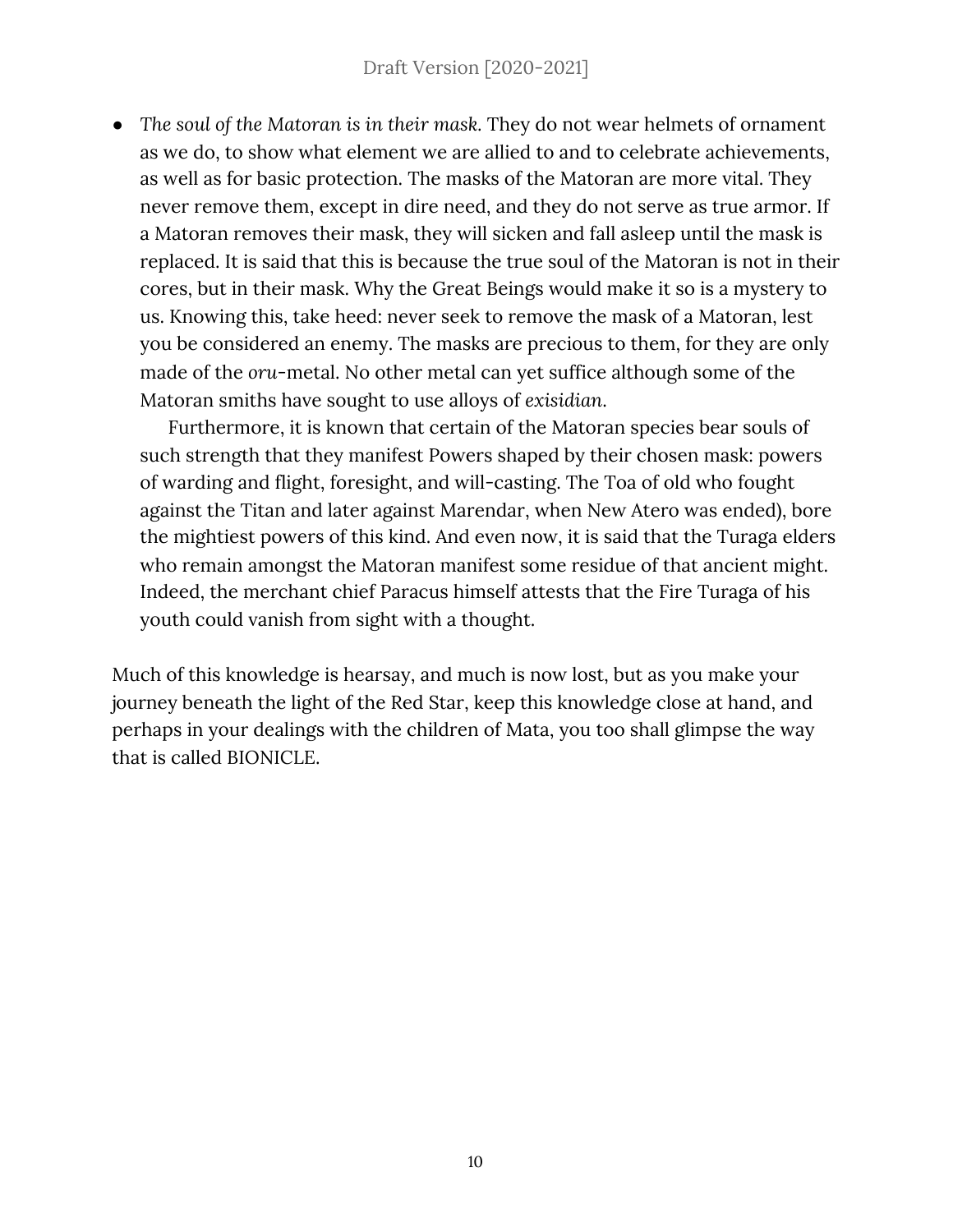## **More Vocabulary**

#### <span id="page-10-1"></span><span id="page-10-0"></span>**General Descriptors**

Here are words that may function as descriptions of different beings, places, and things. These words may also stand for the concept of the description they embody as well ("old" may also stand for "agedness", "hapless" for "haplessness", etc.; see the Basic Grammar for a fuller explanation of this).

- *turi* old, aged, experienced
- *corda* hapless, ill-fated
- *aki* young; brave, courageous
- *● rua* wise, insightful
- *nuva* new, recent
- *kova* imminent, soon, almost
- *● pova* short time, moment, instant
- *nui* big, great, tall
- kofo small, lesser, short
- *pa'o* near, close (location)
- khu(hi) far, separated, removed (location)
- *sa* thin, narrow, precise, targeted, specific
- *wa* wide, broad, ranging, non-specific
- *● ra* bad, wrong, dangerous
- *● ha* good, positive, right
- *● nixa* fated, predicted, prophesied (by stars)
- *● kah* fast, speedy, quick (also *hak*)
- *hava* slow, sedentary, gradual
- *● maka* great, powerful, authoritative, high/important

#### <span id="page-10-2"></span>**Places & Locations**

Here are words relating to physical locations in space, at many different scales.

- koro village, town, small population center, collection, group
- metru city, large population center, hub
- *wahi* region, land, area, country
- *vala* place, location
- *kini temple (gathering place)*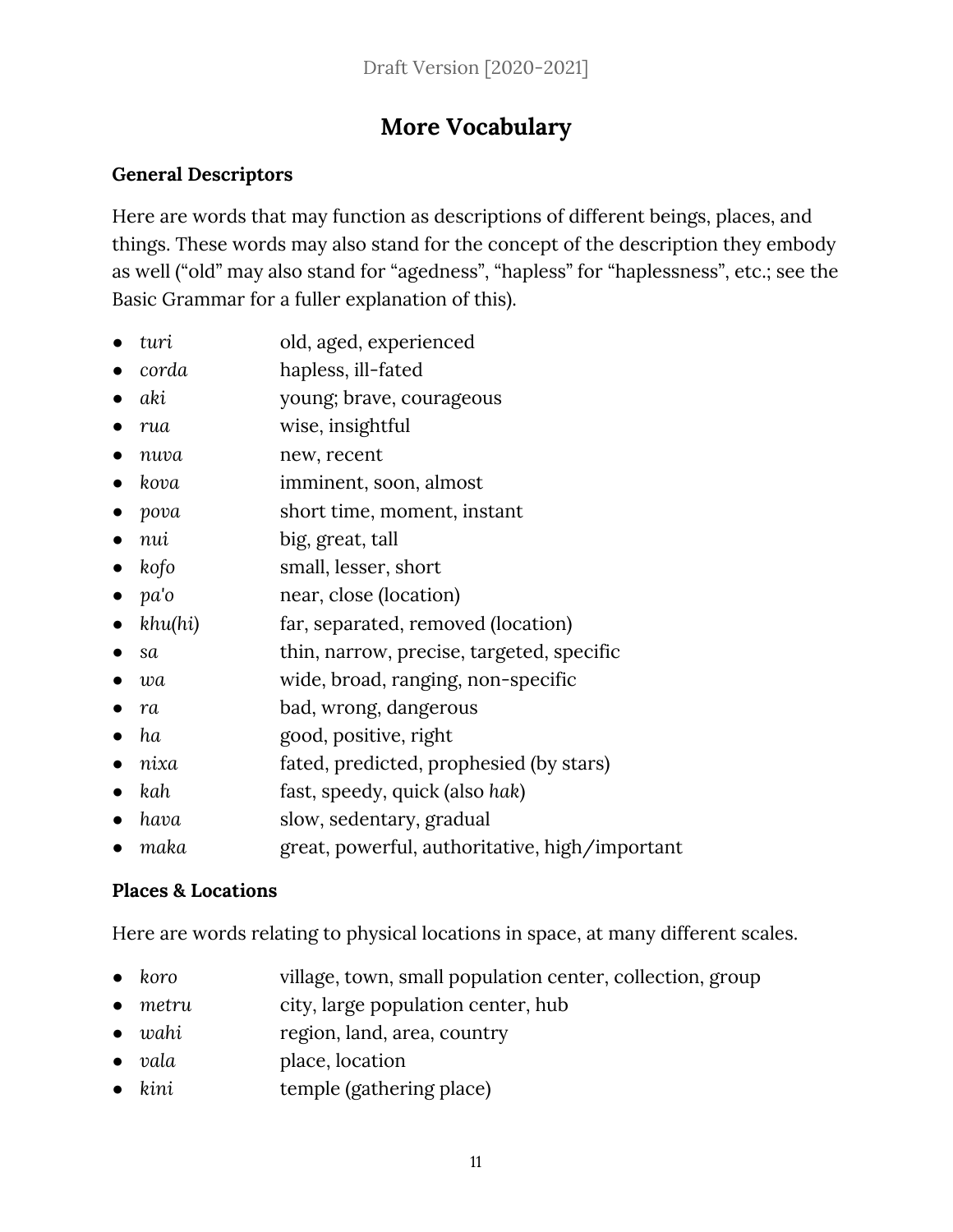- *suva* shrine (energy-converter)
- *voro* housing, hut, enclosure, spheroid
- *hui* north, northern lands; uplands, highlands
- *aui* south, southern lands; lowlands, lower region
- *● yangai* east/west, corridor lands
- *● ahmara* the North, northward direction
- *● ohmaru* the South, southward direction
- *● arnanga* the East/West, lateral direction

#### <span id="page-11-0"></span>**Geography**

Here are words relating to various topographical phenomena.

- *● ru* island, land
- *● runui* continent
- *● huru* elevation, hill, mound, ridge
- *● nuuru* mountain
- *● nu'o* peak, mountaintop
- *● panu'o* high up, near (the) mountaintop
- *nukhu* valley, ravine (also *nuxu*)
- *nuala* plain, field (of land)
- *● gahri* ocean, sea
- *gala* body of water, pond, lake
- *govo* river, stream
- *● boru* forest, woodland, jungle
- *● odaru* inland (far from water)
- *● padaru* coast (near water)
- *● galanga* shore (beside water)
- *● vedalu* shoreline (along water)

#### <span id="page-11-1"></span>**Objects**

Here are words for many commonplace items and objects.

- *orano* tool, equipment, functional item
- *● ran* tool, weapon, device
- *kanohi* power-mask (energy-sustainer)
- *● kan* mask, helmet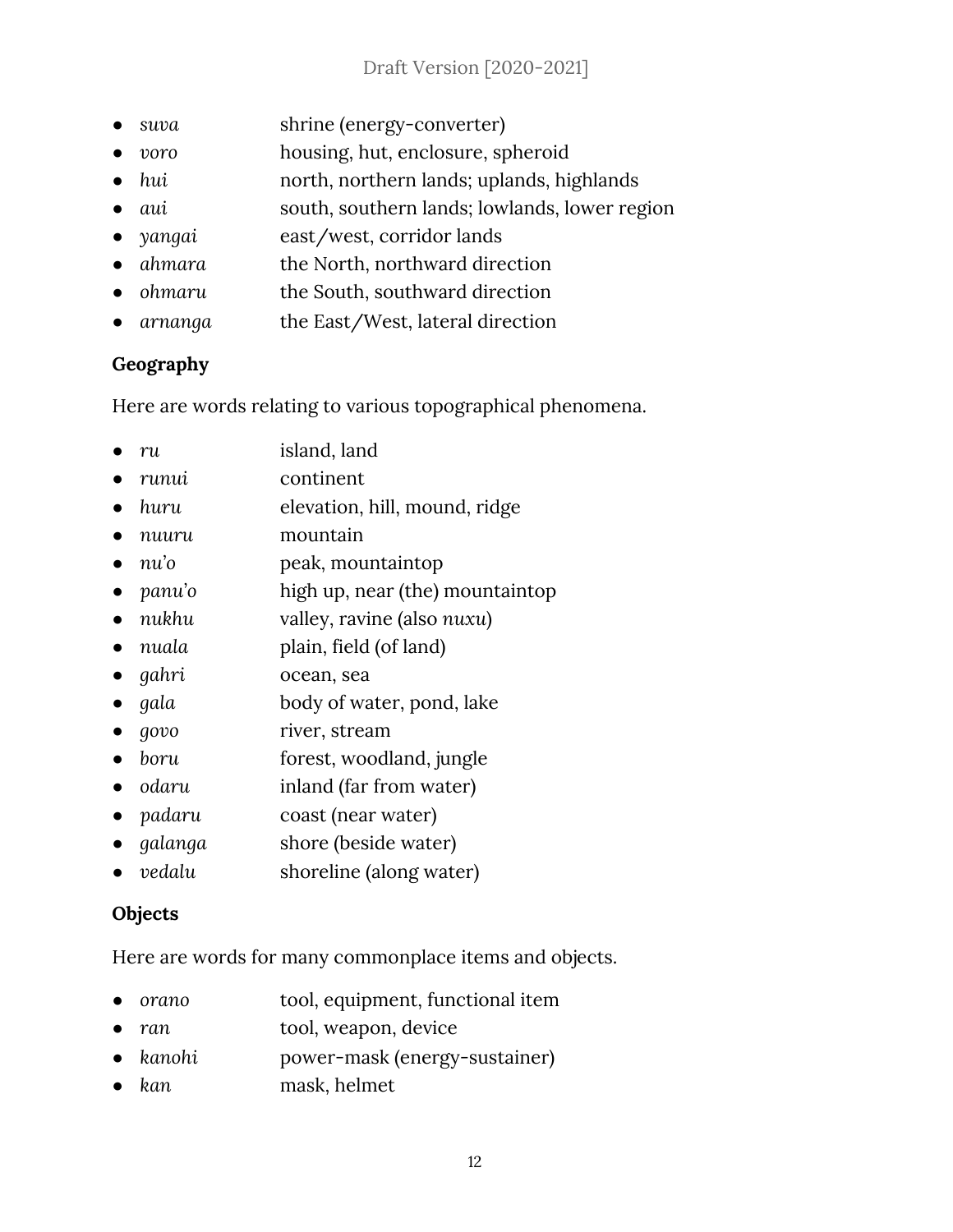- *nohi* object, item (of common Matoran steel)
- volo sphere, spheroid object, ball; type of fruit
- *lutu* launcher, initiator
- *kanoka* power-disk (weapon/tool)
- *● haran* armor, shield, defensive item
- *● akran* (tele)scope, viewer, surveillance item
- *● olu(h)* door, gate, aperture, opening (also *ozu*)
- *● vai(h)u* wall, barrier, blockade, obstacle (also *faihu*)
- *● ilahu* binding, bond, restraint (also *ilhu*)
- *● whehu* fabrication, tinkering, artistry

#### <span id="page-12-0"></span>**Substances, Forces, & Concepts**

Here are words for many broad concepts relating to the natural world (physical forces and the elements) and our understanding of it (relations between things, kinds of actions and effects).

- *● taha* fire, flame
- *● gaha* water, liquid
- *● leha* air, wind, breeze, atmosphere
- *onuha* earth, ground, dirt, soil
- *● pohu* stone, rock, granite
- *● kohu* ice, cold, frost
- *● kaua* weather
- *● bohu* plant-life, plants, organics, biological material
- *● avo* light, sunlight
- *● vahi* time
- *● kraha* darkness, shadow, shade
- *● kui* removal, loss, separation
- *● atu* expression (the form a thing takes), extension
- *● aterykh* language (also *ateryx*)
- *● olu(rykh)* learning
- *olhi* travel, moving around
- *● kualhi* quick-travel, moving at great speed
- *ilu* seizing, seizure, taking, acquisition
- *iru* downward, earthward, descent
- *miru* gliding, hovering, controlled descent (as upon wings)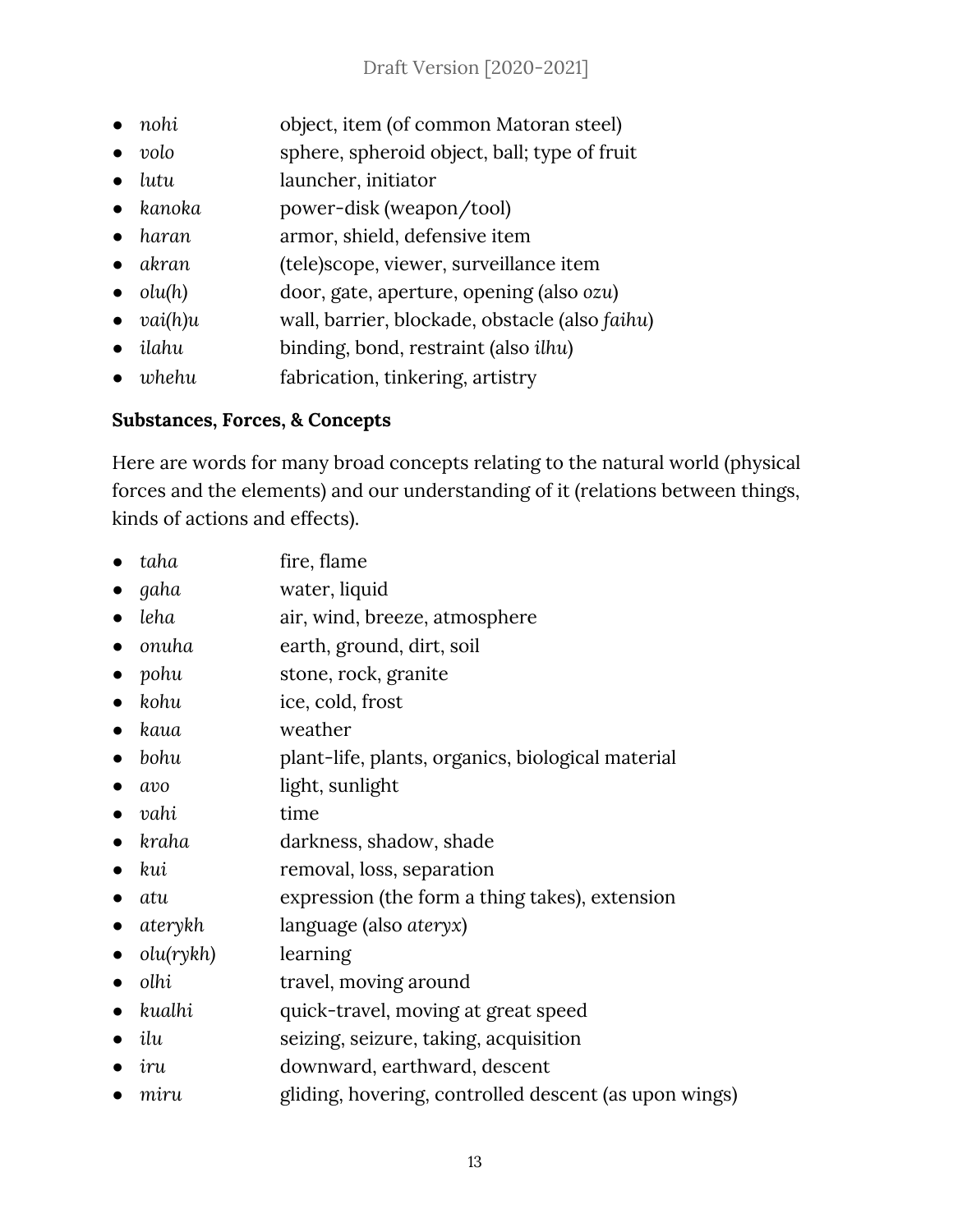- *● guura* disintegration
- *● guuhri* decay, breakdown (also *jutli*)
- *voha* lightning, electricity, energy
- *● fera* stagnation, uncreativity, entropy, failure (also *fel(a)*)
- *● pehi* size, scale
- *● pehkui* diminishment, reduction (of size/scale)
- *behatu* enlargement, increase (of size/scale)
- *● ka* energy, sustenance
- *● karo* fuel, food
- *● amana* healing, regeneration
- *kamana* quick-healing, rapid regeneration
- *fahi* limit, (de)limitation, end
- *● fehi* invention, creativity, innovation
- *● iakh* system, design
- *● akho* justice, natural rule-system, force-of-nature
- *● akhi* evaluation, measurement ('taking apart for analysis') (also *ahki*)

#### <span id="page-13-0"></span>**Emotions/Feelings**

Here are words relating to emotional states and feelings.

- *aku* clarity, insight
- apu friendliness, compatibility
- *kura* anger, rage, rashness, unclarity
- *aki* valor, bravery
- *tura* fear, cowardice
- *● pura* discord, conflict, incompatibility
- *heara* happiness, playfulness
- *hura* sadness, introspection
- *kuri* apathy, weariness
- *kara* motivation, energy, creativity

#### <span id="page-13-1"></span>**Anatomy**

Here are words relating to parts of the body, many of which apply just as easily to Agori anatomy as they do Matoran anatomy.

*● maro* head, control-unit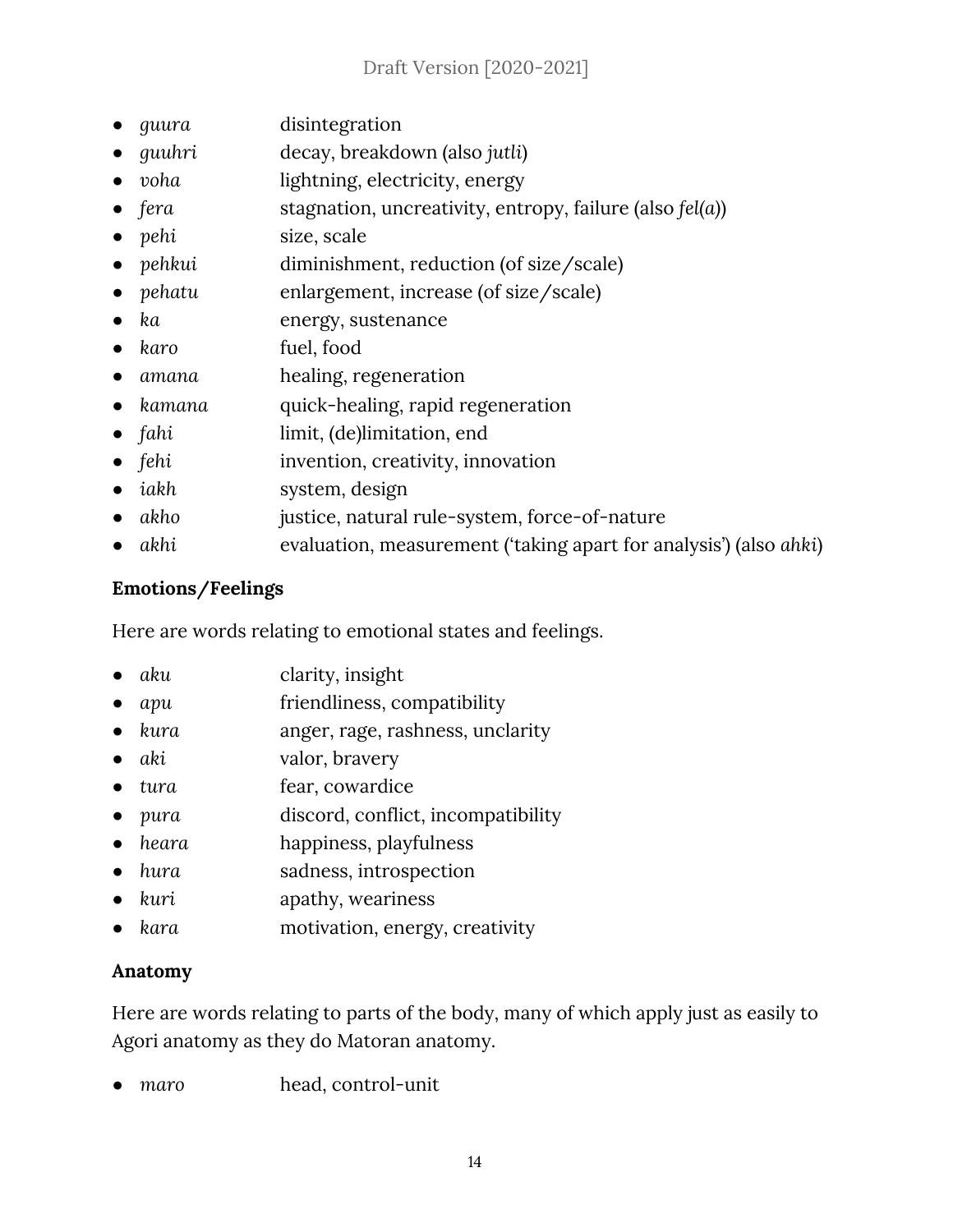- *● meru* brain, gray-matter
- *me(rakh)* mind, brain, mental system
- *● ruro* torso, chassis
- *● rurohai* back of torso
- *● ruroro* front of torso
- *● huru* upper body, chest region
- *● auru* lower body, hips region
- *● karda(kh)* energy-core, heart (also *kardax*)
- *● arnoro* arms, hands, application-unit(s)
- *● ivoro* legs, feet, locomotion-unit(s)
- *● akuro* eyes, vision-units
- *● dehro* mouth/vocalizer, ears, communication-units
- *● dorakh* vocal system (mouth/ears) (also *dorax*)

#### <span id="page-14-0"></span>**Colors**

Here are words for colors that the Matoran distinguish. Some colors are not properly distinguishable to Agoric eyes.

- *tavo* red, fire-tone
- *gavo* blue, water-tone
- *kavo* ivory-color, pale-tone
- *onavo* black, night-tone
- *lavo* green, plant-tone
- *pavo* orange, earth-tone
- *● avavo* gold, Solis-tone
- *● vorikavo* blue-red (an unknown color)

#### <span id="page-14-1"></span>**Actions**

Here are phrases that represent actions and events. These are classified as "verbs" in the Basic Grammar and they have this meaning as a result of a specific marker word *ya* (see the Grammar for a fuller explanation of verbs).

- *● aku ya* to see, look (at), view, know
- *● ima ya* to possess, have
- *aro*  $\gamma a$  to individuate, select, construct, assign name, apply (to)
- *lego* ya to play well, collaborate, build, be creative, do good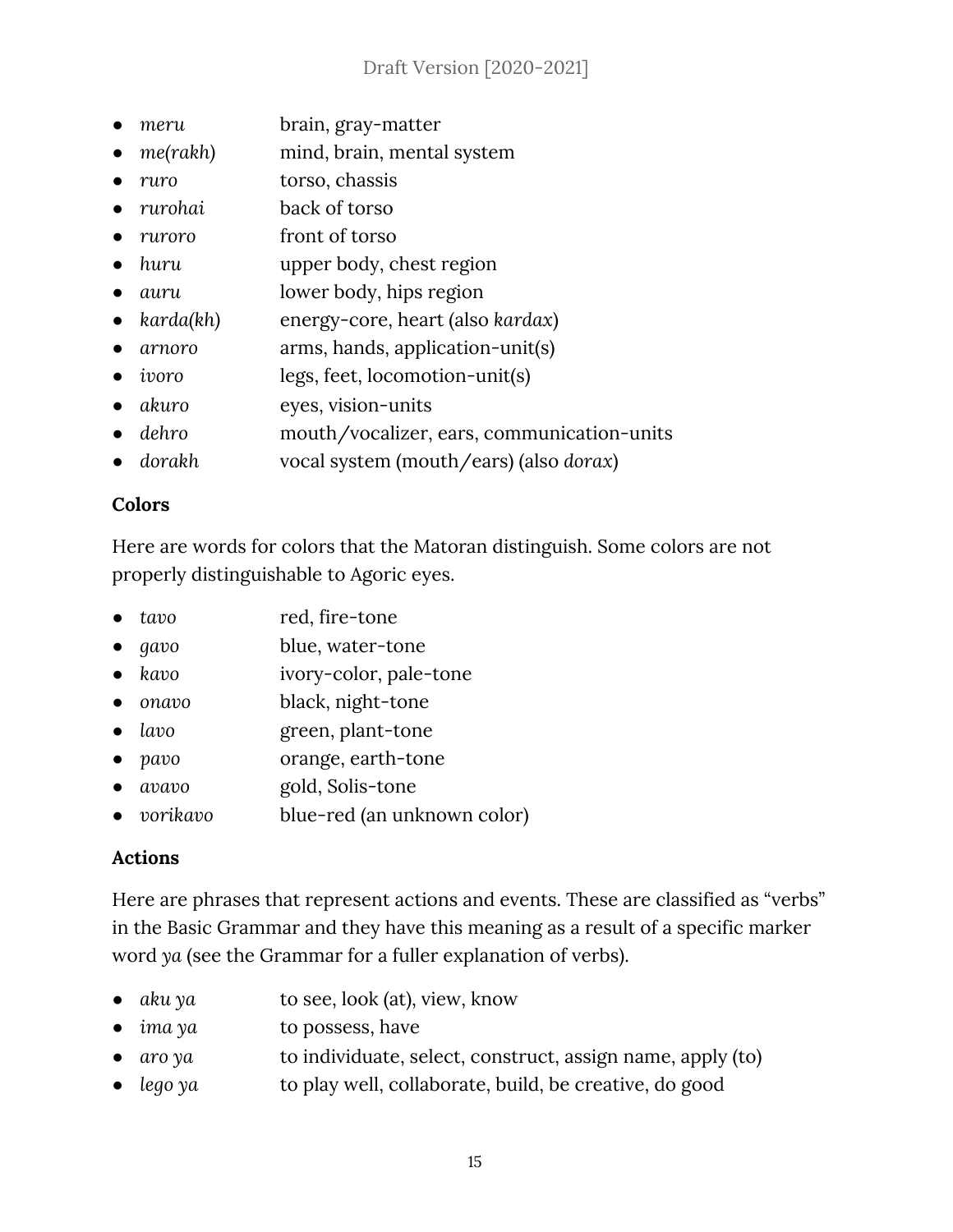- *aki ya* to express bravery, do brave things, take initiative, lead
- *hau* ya to protect, shield, sustain, empower, strengthen, preserve
- *kau ya* to breathe, be alive, metabolize
- *rau* y*a* to understand, interpret, decipher, translate
- *ivo* ya to move (from A to B), transit, go/come
- *b olhi ya* to move (here and there), travel, traverse
- *iro ya* to work, labor, perform function
- *● ikhi ya* to fragment, disperse, disorganize (also *ixi ya*)
- *paka ya* to exert strength, be active, lift/pull
- *● do ya* to make sound, utter, voice aloud, process sound (hear)
- *● ide ya* to speak & understand language
- *● dehi ya* to communicate, transfer knowledge/information
- *● sura ya* to restrict, disable, incapacitate
- *● kare ya* to impact, crash into
- *● itu ya* to convert, transition, transform
- *vohi ya* to satisfy, satiate, balance
- *● vora ya* to hunger, require sustenance/energy
- *● olu(h) ya* to open, access; learn, analyze
- *● ilu ya* to take, get, seize, acquire
- *● lutu ya* to launch, initiate
- *● ivoro ya* to walk, run, move with legs/feet
- *● arnoro ya* to grip, grasp, manipulate with arms/hands

#### <span id="page-15-0"></span>**Numbers (Cardinal)**

Here are words for the heximal system of counting used by the Matoran. This system is lesser in complexity than the octodecimal system used by Agori. It contains six numbers, null through five, equivalent to our own. However, upon the sixth increment, the sequence reverts to the base, which would occur only upon incrementing after 17 in our Agoric system. The symbol of reversion in Matoric is *nuni* or *taka-kraka*.

- *kraka* null
- *taka* one
- *gada* two
- *popa* three
- *koro* four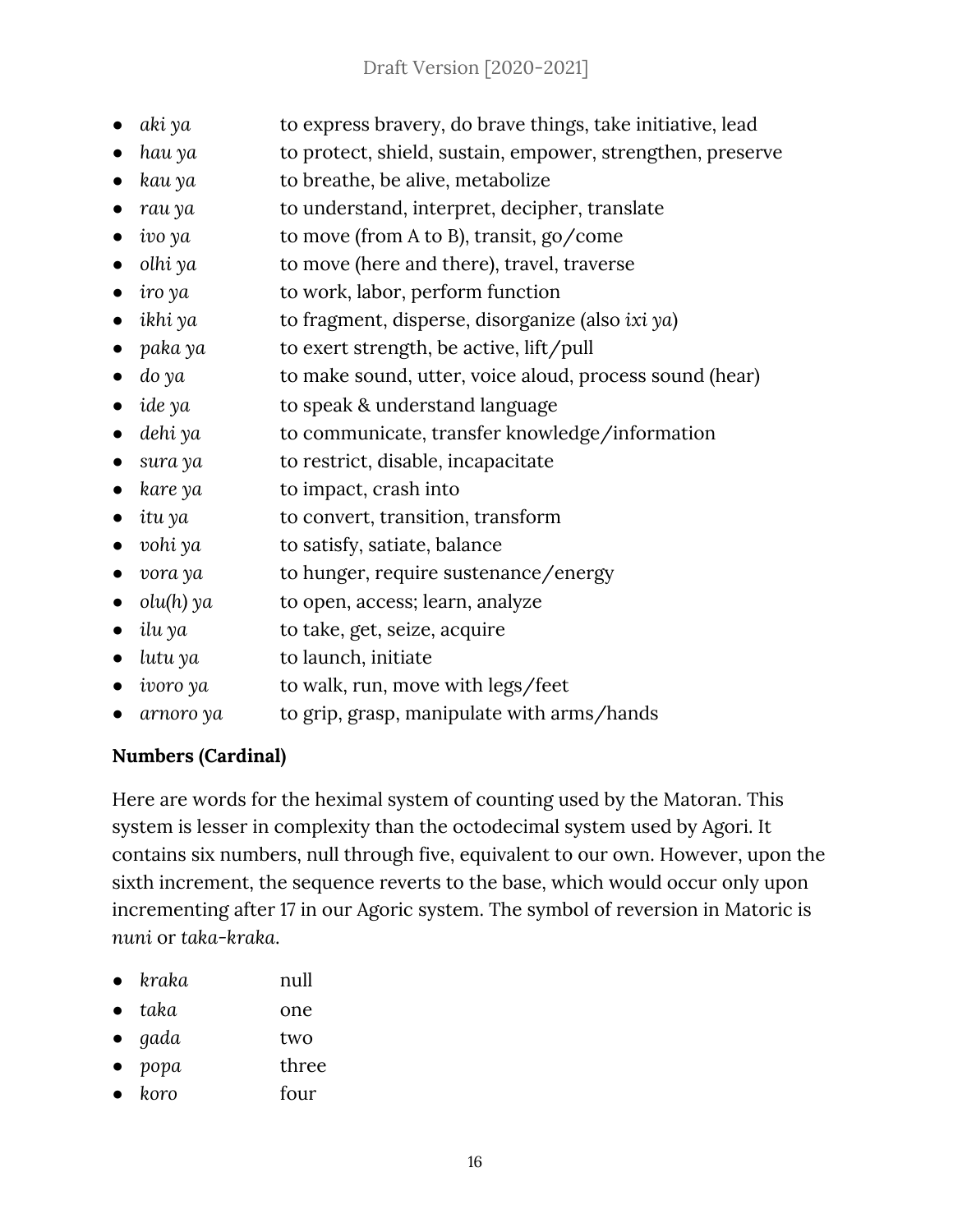- *lehe* five
- *nuni* six / ten (also *ta-kraka*).

#### <span id="page-16-0"></span>**Numbers (Ordinal)**

Here are the words for ordinal forms of numbers in Matoric, again in the heximal mode of counting.

- *krakua* null
- *takua* first
- *gadua* second
- *popa* third
- *korua* fourth
- *lehua* fifth
- *nunua* sixth / tenth (or *ta-krakua*)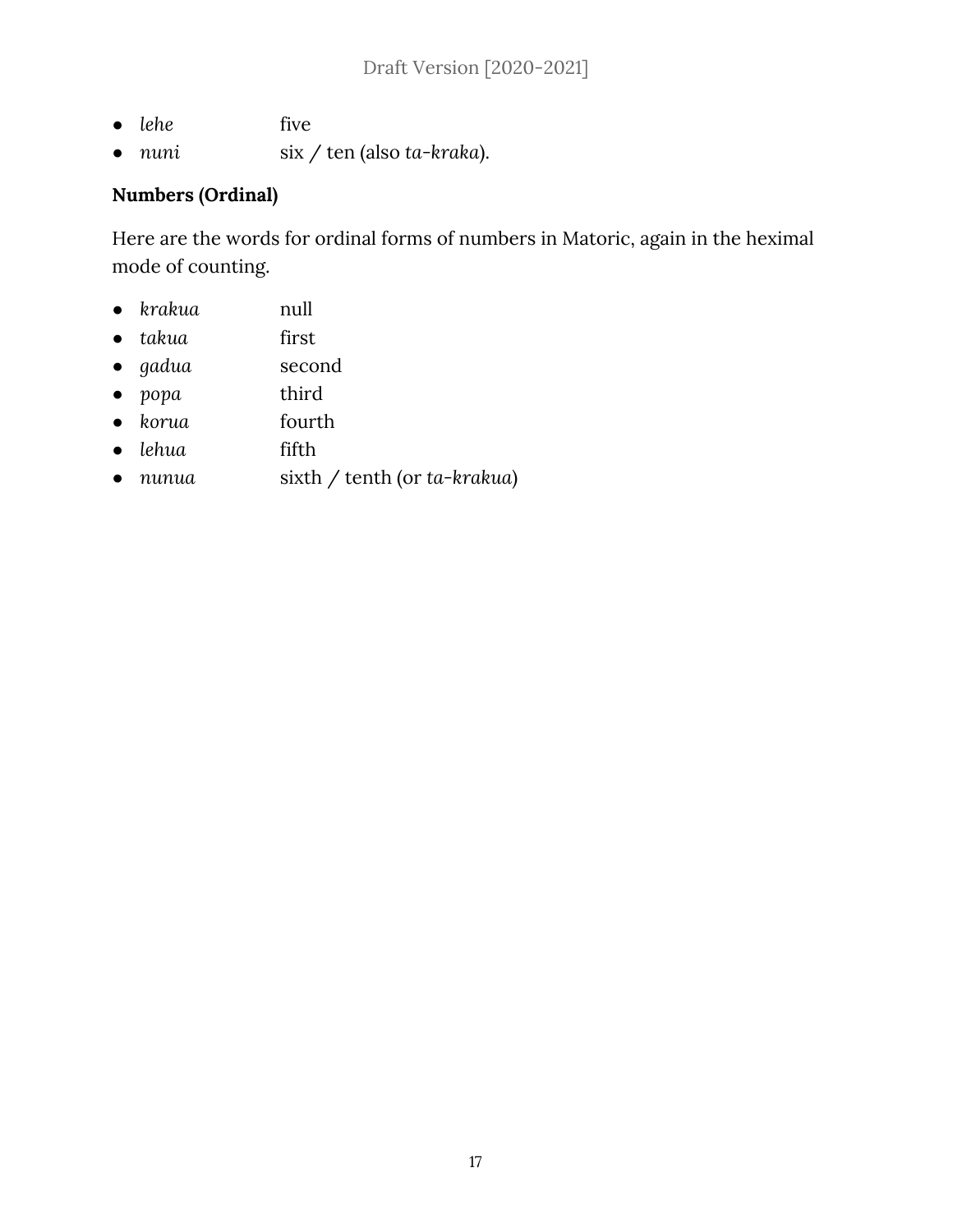## **A Basic Grammar**

#### <span id="page-17-1"></span><span id="page-17-0"></span>**Sounds and Spelling**

Each letter of Matoric has a sound. Sounds are divided into **consonants** and **vowels**. The tables below show the correspondences between letters and sounds so that you may pronounce Matoric words correctly.

| <b>Consonants</b>         |                  |                            |                              |
|---------------------------|------------------|----------------------------|------------------------------|
| b<br>"botany"             | p<br>"perdition" | m<br>"malice"              | W<br>" $\mathbf{w}$ ax"      |
| g<br>"galvanize"          | k, c<br>"kelvin" | ng<br>"hanger"             | x, kh<br>"tax" or "backhand" |
| d<br>"develop"            | "tabulate"       | $\mathbf n$<br>"nocturnal" | "year"                       |
| $\mathbf{z}$<br>"zoology" | s, c<br>"serene" | r<br>"rave"                | "lateral"                    |
| v<br>"volcano"            | "fiber"          | sh<br>"shine"              | "judge"                      |
| $\mathbf h$<br>"hall"     |                  |                            |                              |

- The letter C is pronounced like S when it is followed by the vowel E, but like K everywhere else.
- In some cases, you will find spellings with an added H: *wh, gh, rh, lh, vh*. These are all pronounced like their counterparts without H (*wh* is pronounced like *w*, *gh* is pronounced like *g*, etc.).

There are five vowel sounds in Matoric, as follows: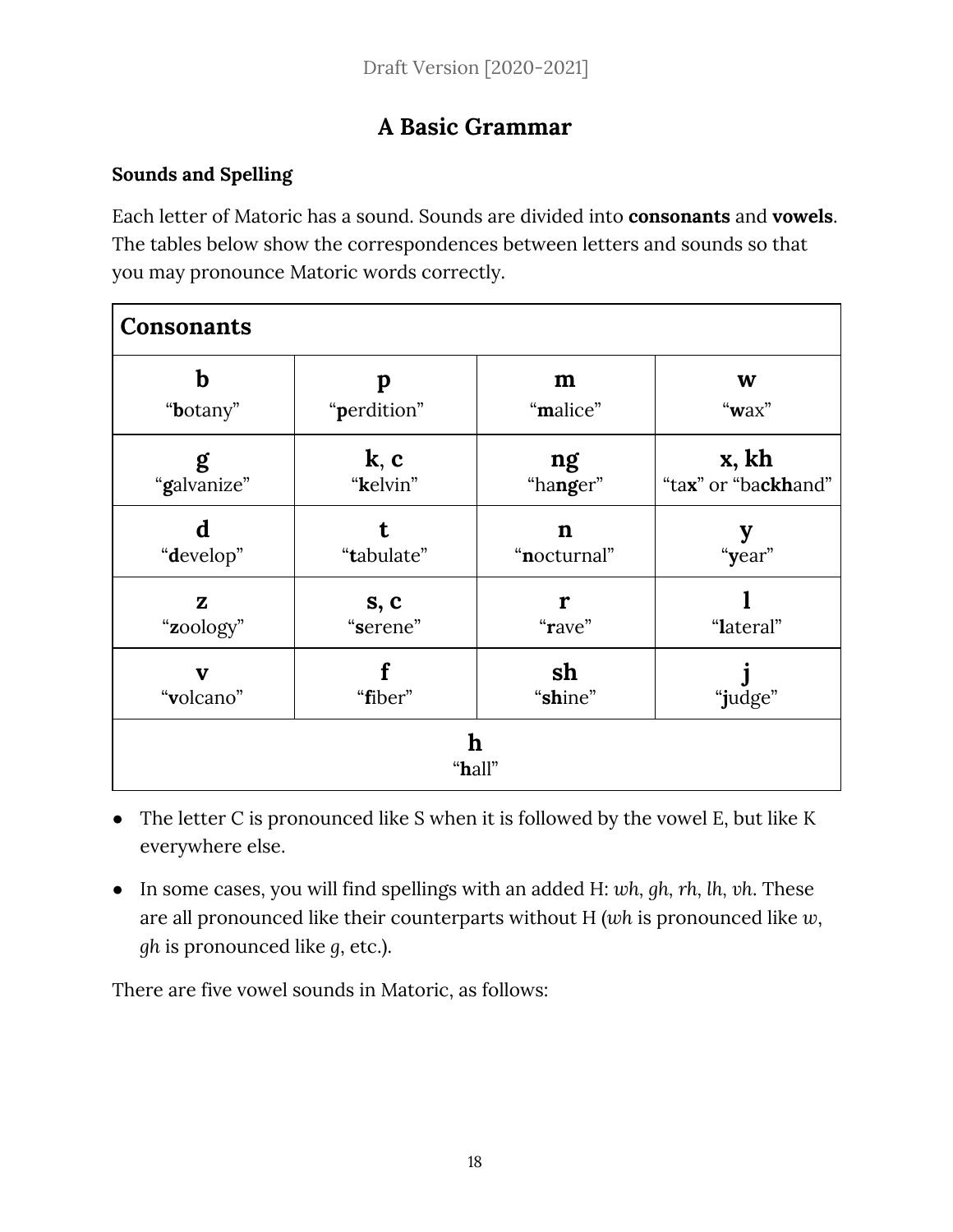| <b>Vowels</b>   |         |         |        |        |
|-----------------|---------|---------|--------|--------|
| е               | "teeth" | u       | U      | a      |
| "t <b>a</b> me" |         | "tooth" | "oath" | "tall" |

Vowel sounds may be combined together to create **diphthongs**: a single syllable which starts with one vowel sound and ends with another. There are nine diphthongs in Matoric, listed below:

| Diphthongs                                         |                                                |                                                 |  |
|----------------------------------------------------|------------------------------------------------|-------------------------------------------------|--|
| ea<br>"stay alive" (pronounced<br>as one syllable) | ie<br>"reembark" or "see"                      | ia<br>"realign"                                 |  |
| ui<br>"gooey"                                      | ua<br>"to all" (pronounced as<br>one syllable) | ou<br>"no ooze" (pronounced as<br>one syllable) |  |
| <b>oa</b><br>"stowaway"                            | ai<br>"mine"                                   | au<br>"mound"                                   |  |

When two vowels are placed next to each other and do not form a diphthong, an apostrophe (') is added between the vowels. This apostrophe is pronounced like the sound in between the syllables of "uh-oh"--a slight "catch" in the throat (called a "glottal stop").

<sup>&</sup>lt;sup>1</sup> This diphthong is reduced to a single vowel sound, represented in the pronunciation example "see", at the end of a word.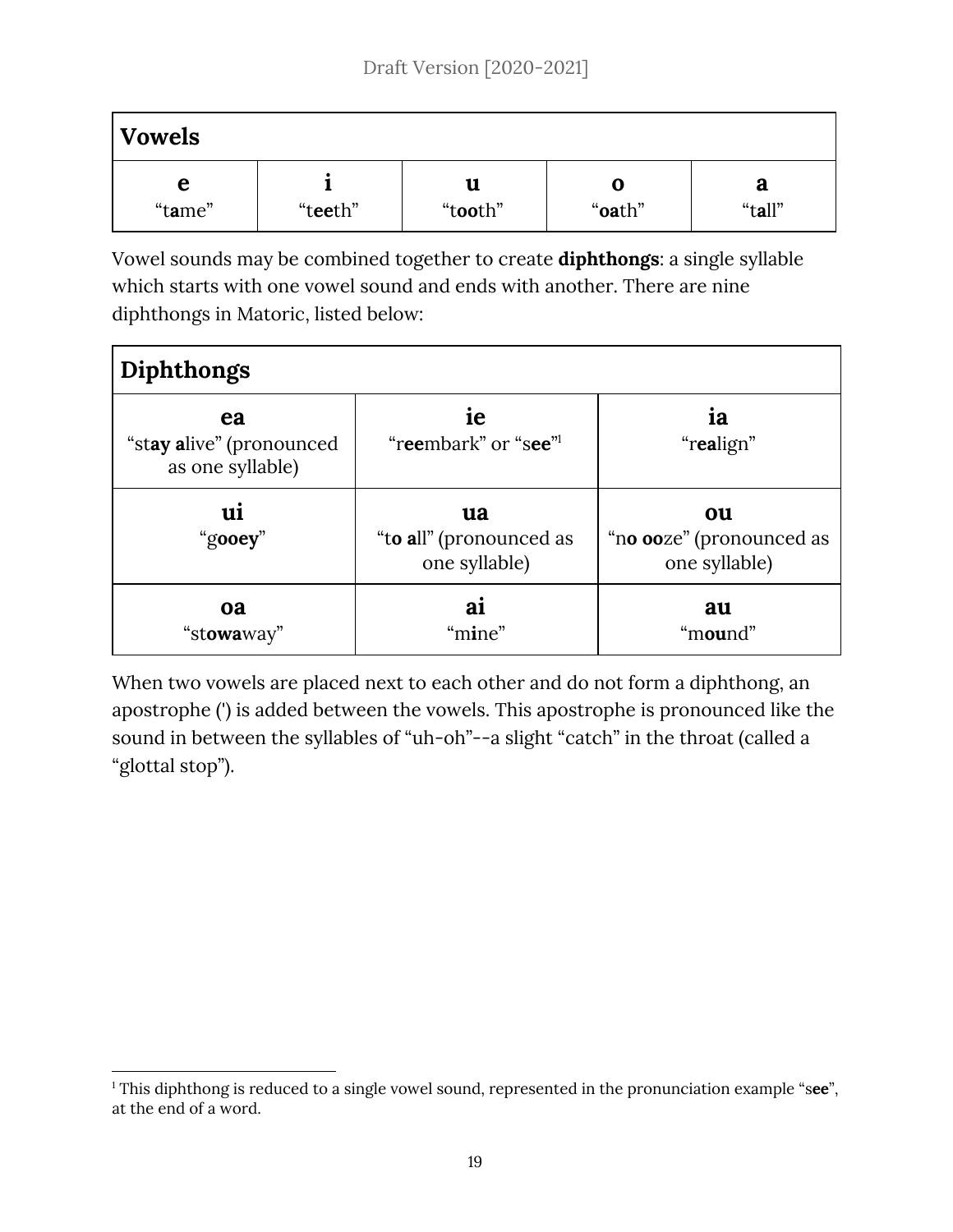#### <span id="page-19-0"></span>**Words**

Phrases and sentences in Matoric are made up of two types of units: (1) **words**, which may stand on their own and (2) **markers** which must be attached to words.

- **Words** convey the bulk of meaning. They are the equivalents of **nouns, verbs,** and **modifiers (adjectives** or **adverbs**).
- **Markers** convey more narrow meanings like location, direction, manner, and time. They are the equivalents of **prepositions**, expressions of **tense**, **aspect**, and **mood**, case-markings for **subject** and **object**, and markings for **questions**.

**Nouns** are the most basic type of word in Matoric, expressing entities, substances, objects, and things that can be quantified: people, places, things, ideas, etc.

When a word stands on its own, it is interpreted as a noun by default. This is why all of the words in the Wordlist are translated as nouns first.

**Verbs** are words that express actions, events, and processes that unfold in time and space and which may be controlled by, or directly affect, entities in the world. They are created by adding the marker *ya* after any word (word + *ya*).

When a word in the Wordlist becomes a verb, it expresses an action/event defined by the meaning of that word. Although every word can technically be "verbed", not all words are well suited to a verbal interpretation.

**Modifier**s are words that express descriptions or properties of other words--either nouns or verbs. If a modifier targets a noun, it is an adjective. If it targets a verb, it is an adverb.

Any word in the Wordlist can be used as a modifier by placing it immediately after another word defined as a noun or verb, expressing that the target word is described by the meaning of the modifier word (*-y, -like, -ful*). 2

<sup>&</sup>lt;sup>2</sup> A word can also be used as a modifier by "prefixing" it to the target word, expressing a more concrete, physical, and/or literal description (great beast (abstract) vs. big beast (concrete), red sword vs. fiery sword, etc.).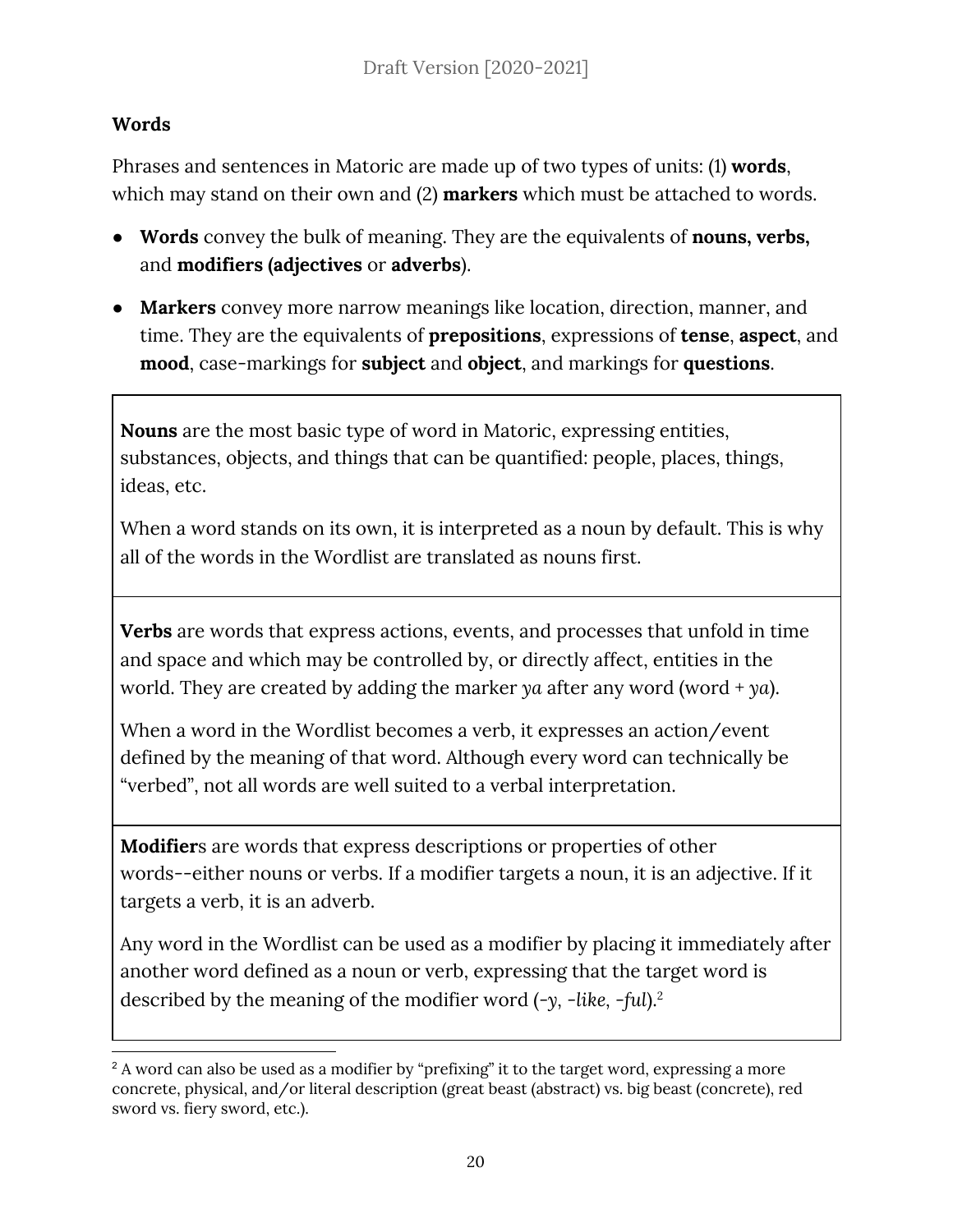The following table contains examples of nouns, verbs, and phrases with modifiers. In the cells with modifiers, the modifier is underlined in the Matoric version and the translation.

| <b>Noun</b>                          | <b>Verb</b>                                                        | Noun + Modifier                             | Verb + Modifier                                      |
|--------------------------------------|--------------------------------------------------------------------|---------------------------------------------|------------------------------------------------------|
| iro<br>"work, labor"                 | iro ya<br>"to work, to labor"                                      | iro <u>rahi</u><br>" <u>dangerous</u> work" | iro ya <u>rahi</u><br>"to work<br>dangerously"       |
| aku<br>"sight, vision,<br>knowledge" | aku ya<br>"to see, to know"                                        | aku toa<br>"heroic vision"                  | aku ya <u>toa</u><br>"to see heroically"             |
| rahi<br>"danger, beast"              | rahi ya<br>"to exert danger,<br>to threaten"                       | rahi <u>paka</u><br>"strong beast"          | rahi ya <u>paka</u><br>"to threaten<br>strongly"     |
| toa<br>"heroism, hero"               | toa ya<br>"to exert heroism"                                       | toa aki<br>"brave hero"                     | toa ya <u>aki</u><br>"To exert heroism<br>bravely"   |
| aki<br>"valor, bravery"              | aki ya<br>"to exert bravery"                                       | aki <u>paka</u><br>"strong bravery"         | aki ya <u>paka</u><br>"to exert bravery<br>strongly" |
| paka<br>"strength,<br>endurance"     | paka ya<br>"to exert strength"                                     | paka <u>aku</u><br>"visible strength"       | paka ya <u>aku</u><br>"to exert strength<br>visibly" |
| nui<br>"greatness,<br>significance"  | nui ya<br>"to influence, to<br>make an impact,<br>exert authority" | nui toa<br>"heroic greatness"               | nui ya toa<br>"To influence<br>heroically"           |

#### <span id="page-20-0"></span>**Sentences**

There are two types of sentences in Matoric: **action sentences** and **state sentences**.

**Action sentences** describe an *action* performed by someone/something.

- "Marus **travelled**." (action of travelling, performed by Marus)
- "The Vorox **attacked**." (action of attacking, performed by Vorox)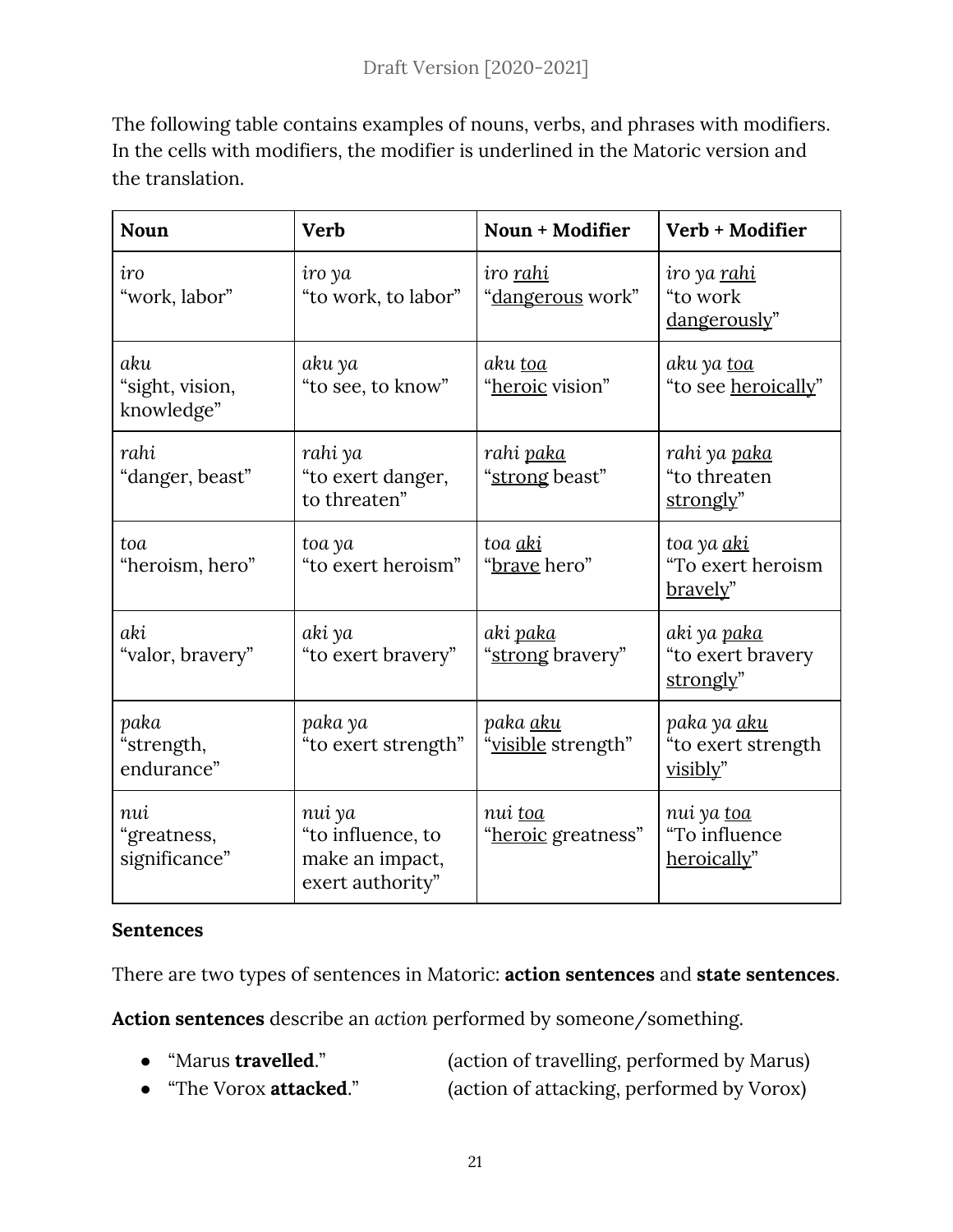In some cases, an action may be performed *upon* someone/something else:

- "The battle damaged **the arena**." (damage affects the arena)
	-
- "The Glatorian ate **thornax stew**." (eating affects the thornax stew)

Action sentences contain **verbs**, which convey the action, event, or process of the sentence. The verb (which consists of a word plus the marker *ya*) is always placed at the **end** of the sentence (followed by any modifiers).

If a sentence contains just a verb, it is interpreted as a statement "there is an event  $of...$ ":

- *Iro* ya **"There is an event of work. Work is occuring."**
- *● Aku ya* "There is an event of seeing. Seeing is occurring."

The verb may be preceded by words or phrases conveying who or what is performing the action (the **subject**) and who or what the action is targeting or affecting (the **object**).

If present, the **subject** is marked with the marker *ta* while the **object** (if present) is marked with the marker *za*. Both markers are placed immediately after their targets.

Usually the subject word or phrase is placed before the object in the sentence.

- *Marus* **ta** *aku* ya "Marus sees/looks."
- *Marus ta Osca za aku ya* "Marus sees/looks at Osca."
- *● Osca za aku ya* "Osca is seen/looked at."

**State sentences** describe a *relation* where two things are the same or where one thing is described by another thing.

| "The warrior is a Glatorian." | (the two things are the same)       |
|-------------------------------|-------------------------------------|
| • "The herd was afraid."      | (the herd is described as "afraid") |

"The Agori was from Vulcanus." (Agori is described as "from Vulcanus")

State sentences do not contain verbs. Instead, they consist of at least two words or phrases plus a special marker *ai*, which is placed at the end of the sentence. THe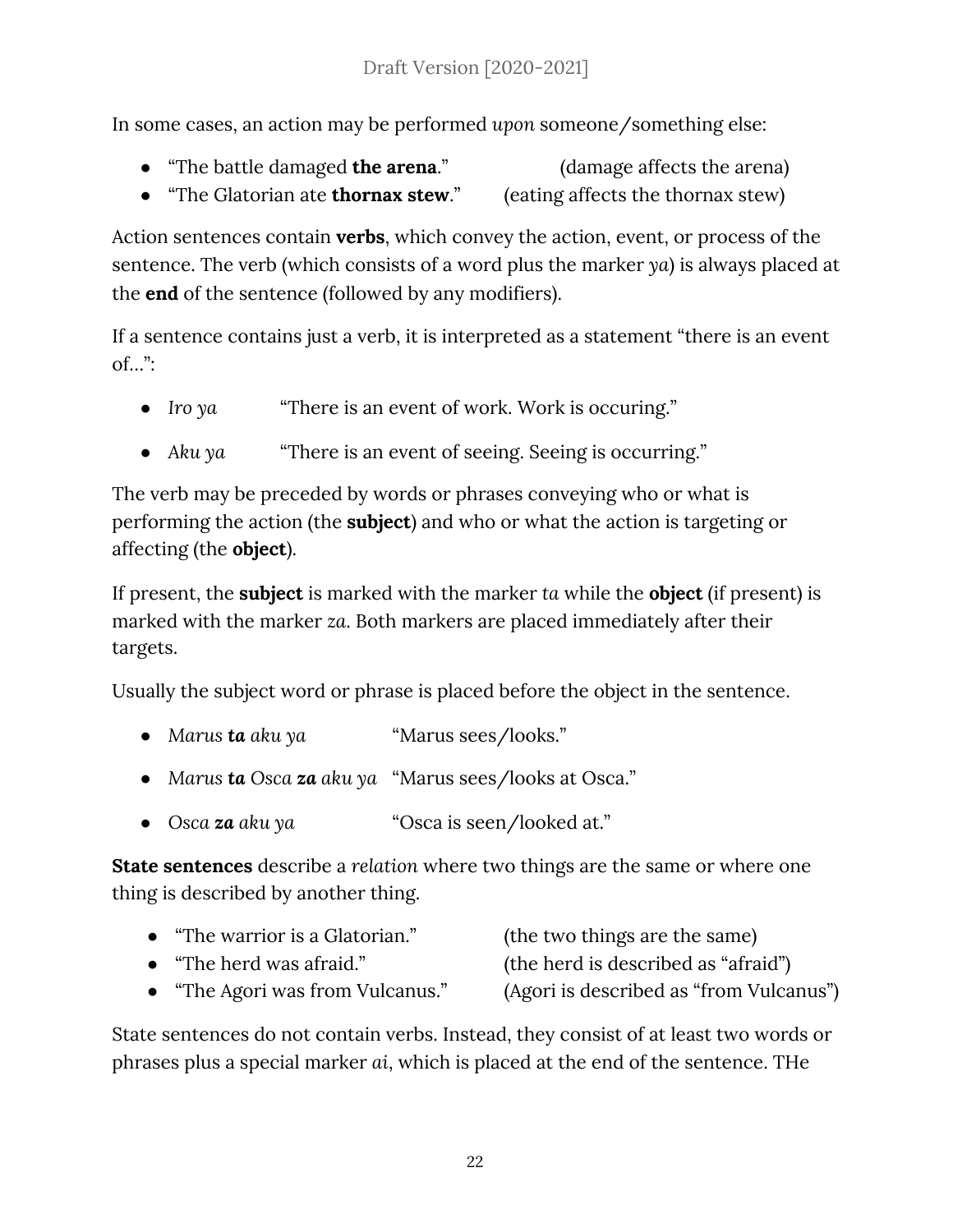marker *ai* conveys that the relation between the two words/phrases is *equative* ("is"). No markers for subject or object are used.

- *Marus Agori ai* "Marus is (an) Agori."
- *Kaa kahu ai* "Kaa **is** (a) bird."
- *Lhikan aki ai* "Lhikan **is** brave."
- *Muaka rahi ai* "(The) tiger **is** (a) beast/dangerous".

Both action sentences and state sentences can be **negated**. Action sentences are negated by the addition of the negation marker *cu*, placed immediately after *ya*. State sentences are negated by the negation marker *ru*, which replaces *ai* at the end of the sentence.

| • Marus ta Osca za aku ya $cu$ | "Marus does <b>not</b> see/look at Osca." |
|--------------------------------|-------------------------------------------|
| • Lhikan Agori $ru$            | "Lhikan is <b>not</b> (an) Agori."        |

The following table contains all the markers introduced so far. The gap  $\_$  indicates how they are to be positioned in a sentence/phrase. This same format will be used for other markers.

| <b>Review</b> |                                                                                                                                  |
|---------------|----------------------------------------------------------------------------------------------------------------------------------|
| <b>Marker</b> | <b>Explanation</b>                                                                                                               |
| $y^a$         | Marks verbs (in action sentences). Placed immediately after the word<br>it targets.                                              |
| ai            | Marks <b>state sentences</b> . Placed at the end of the sentence, after the<br>two units which are equated with each other.      |
| $\_cu$        | Marks negation in action sentences. Placed at the end of the<br>sentence, after ya.                                              |
| ru            | Marks negation in state sentences. Placed at the end of the sentence,<br>replacing <i>ai</i> .                                   |
| ta            | Marks subjects (the entity controlling or performing the action in a<br>sentence). Placed immediately after the word it targets. |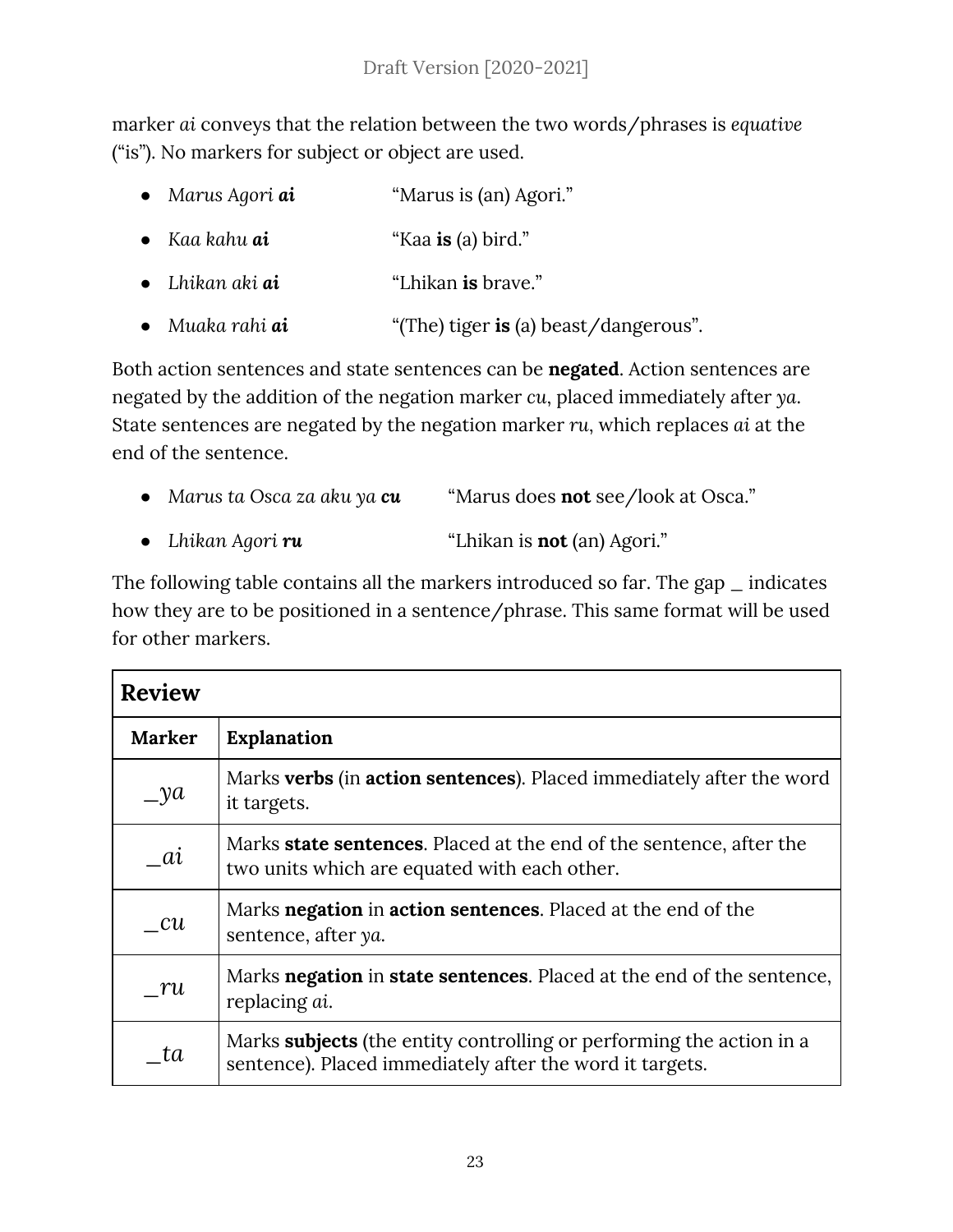| $\mathcal{Z}a$ | Marks objects (the entity targeted or affected by the action in a |
|----------------|-------------------------------------------------------------------|
|                | sentence). Placed immediately after the word it targets.          |

#### <span id="page-23-0"></span>**Pronouns**

**Pronouns** stand in for entities in a sentence, referring to previously referenced individuals ("them") or participants in a conversation ("you", "me").

- Pronouns are divided into **First**, **Second** and **Third Person**.
- Pronouns have special forms when they are the **subject** or **object** of a sentence.
- Otherwise, they take the neutral form (as in **state sentences**).

|                  | <b>Neutral Form</b>                       | <b>Subject Form</b>        | <b>Object Form</b>                 |
|------------------|-------------------------------------------|----------------------------|------------------------------------|
|                  | 0, r <sub>0</sub>                         | o, oka                     | oza, ako                           |
|                  | " $I/me/we/us$ "                          | "I, we"                    | "me, us"                           |
| $\boldsymbol{2}$ | ou                                        | ouka                       | ouza, akou                         |
|                  | "you"                                     | "you"                      | "you"                              |
| 3                | ai<br>"she/her, he/him,<br>it, they/them" | aika<br>"she, he, it they" | aiza, akai<br>"her, him, it, them" |

In many cases, there are two alternate forms of the pronouns. The choice of form is up to the user in most cases.

- In the **Neutral Form** of the **First Person**, the form *ro* is used when the pronoun is in the middle of a sentence preceded by a word ending in a vowel (*toa ro ai* "Hero is me. I am a hero.")
- In the **Subject Form** of the **First Person**, the forms *o* and *oka* are fully interchangeable.
- The same interchangeability applies to all the variants in the **Object Form** of all persons (*oza* ~ *ako*, *ouza ~ akou*, etc.).

Pronouns may be used to indicate **possession** as well. In this context, the Neutral Form of the pronouns above is used and the pronouns are reduced and changed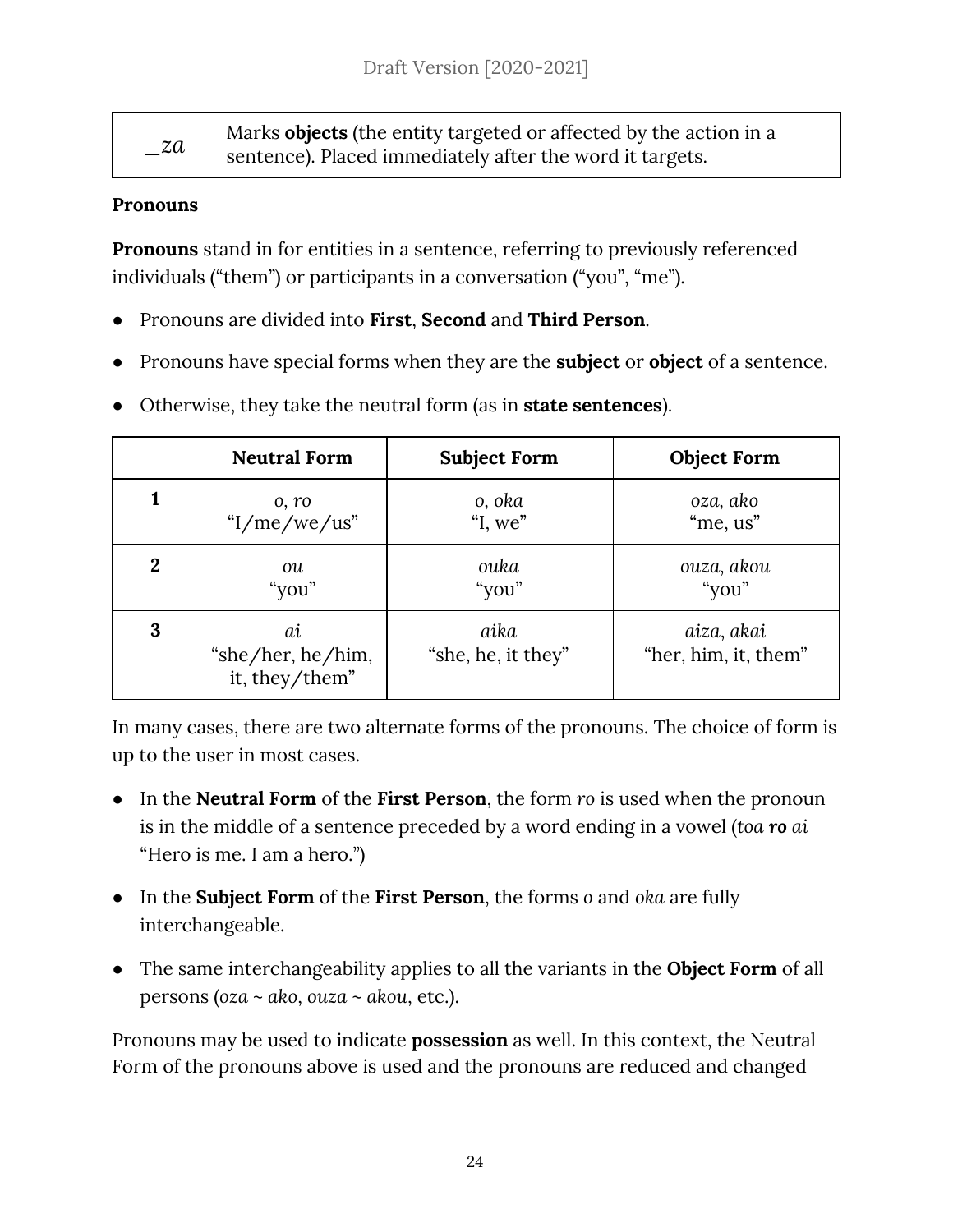into **suffixes** which are attached to the end of the word which is possessed. When this word ends in a vowel, an apostrophe (') is added between it and the suffix.

|   | <b>Possessive Form</b>            | Example                            |
|---|-----------------------------------|------------------------------------|
|   | $^{-(')o}$<br>"my/our"            | koro'o "my/our village"            |
| 2 | $-(')u$<br>"your"                 | koro' <b>u</b> "your village"      |
| 3 | $-(')i$<br>"her, his, its, their" | koro'i "her/his/its/their village" |

#### <span id="page-24-0"></span>**Tense, Aspect, & Mood**

Both action sentences and state sentences may be marked for **tense**, **aspect**, and **mood**.

- **● Tense** conveys when the sentence occurs in time: in the **present**, **past**, or **future**.
- **● Aspect** conveys how the sentence unfolds in time: the **start**, **continuation,** or **end** of an action/state.
- **Mood** conveys the reality of the sentence from the speaker's perspective: the **possibility**, **ability** or **necessity** of an action/state occurring.

Each of these categories is conveyed by the addition of markers to the sentence.

- In **action sentences**, these markers are added after *ya* but before the marker *cu*: Sentence + *ya* + tense/aspect/mood + *cu*
- In **state sentences**, these markers are added after *ai* or *ru*. Sentence + *ai/ru* + tense/aspect/mood
- When markers for **tense**, **aspect**, and **mood** occur with each other, they are ordered in a sequence: tense markers are placed first, followed by aspect markers, followed by mood markers: Sentence + tense + aspect + mood.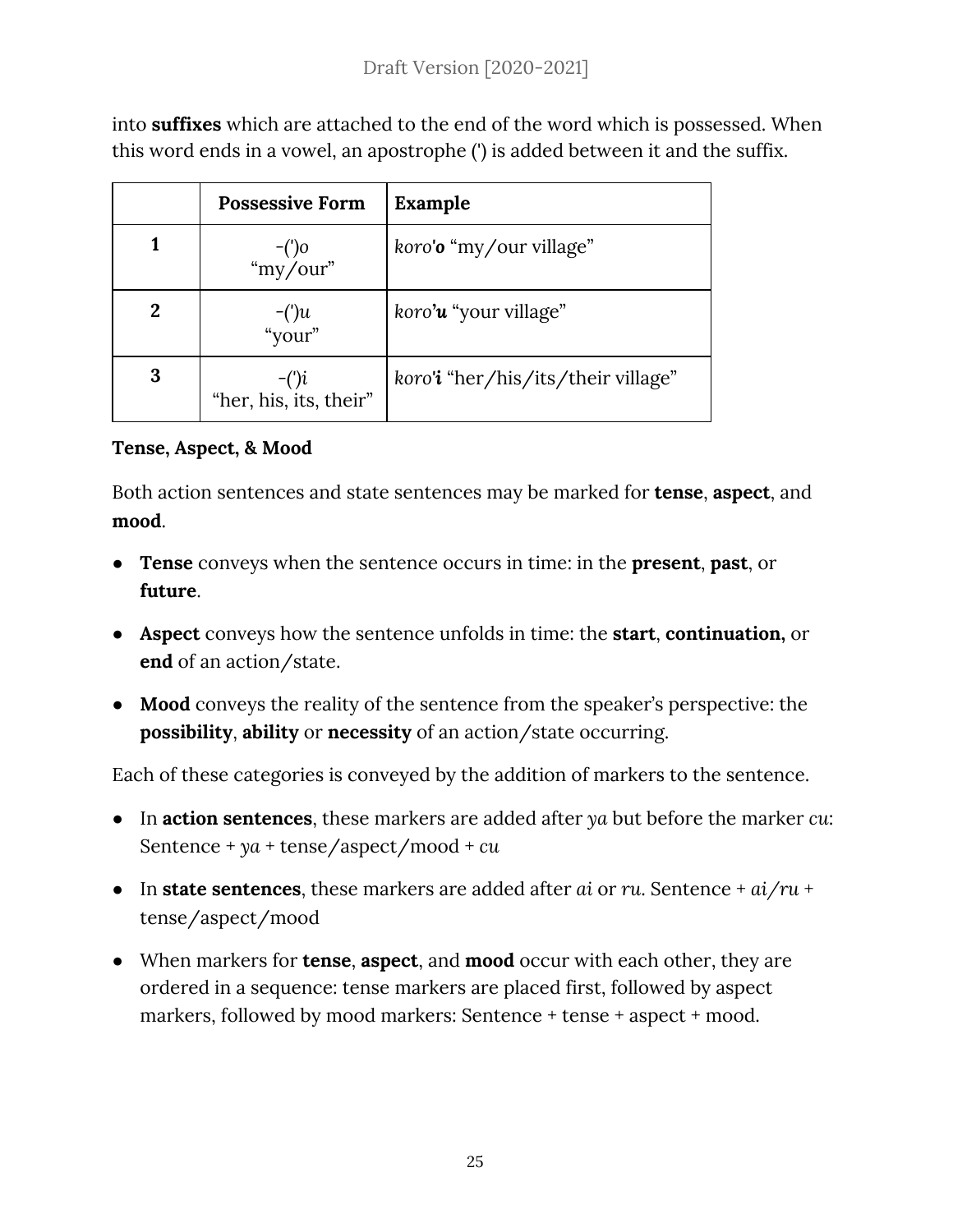| <b>Tense Markers</b> |                                                                                                                          |  |
|----------------------|--------------------------------------------------------------------------------------------------------------------------|--|
| <b>Marker</b>        | <b>Explanation</b>                                                                                                       |  |
| $-po$                | Conveys that the action/state of the sentence occurs at the present<br>moment (the moment when the sentence is uttered). |  |
| $\_nu$               | Conveys that the action/state of the sentence occurs at a past<br>moment (a moment before the sentence is uttered).      |  |
| $k$ o                | Conveys that the action/state of the sentence will occur at a future<br>moment (a moment after the sentence is uttered). |  |

The **present tense** marker *po* is optional. If a sentence contains no tense marker, it is interpreted as being in the present tense by default. This is shown in the translations of all previous example sentences.

- *● Marus iro ya (po)* "Marus works/is working."
- *● Marus iro ya nu* "Marus worked."
- *● Marus iro ya ko* "Marus will work."

| <b>Aspect Markers</b> |                                                                                                                 |  |
|-----------------------|-----------------------------------------------------------------------------------------------------------------|--|
| <b>Marker</b>         | <b>Explanation</b>                                                                                              |  |
| ta                    | Conveys that the action/state of the sentence starts or begins ("start")<br>to do", "start to be").             |  |
| $\Box$ ga             | Conveys that the action/state of the sentence is ongoing or<br>continuing ("continue doing", "continue being"). |  |
| $=$ fa                | Conveys that the action/state of the sentence ends or finishes<br>("finish doing", "finish being").             |  |

The following sentences are to be interpreted in the present tense:

- *● Marus iro ya ta* "Marus starts to work."
- *● Marus iro ya ga* "Marus is working."
- *● Marus iro ya fa* "Marus finishes working."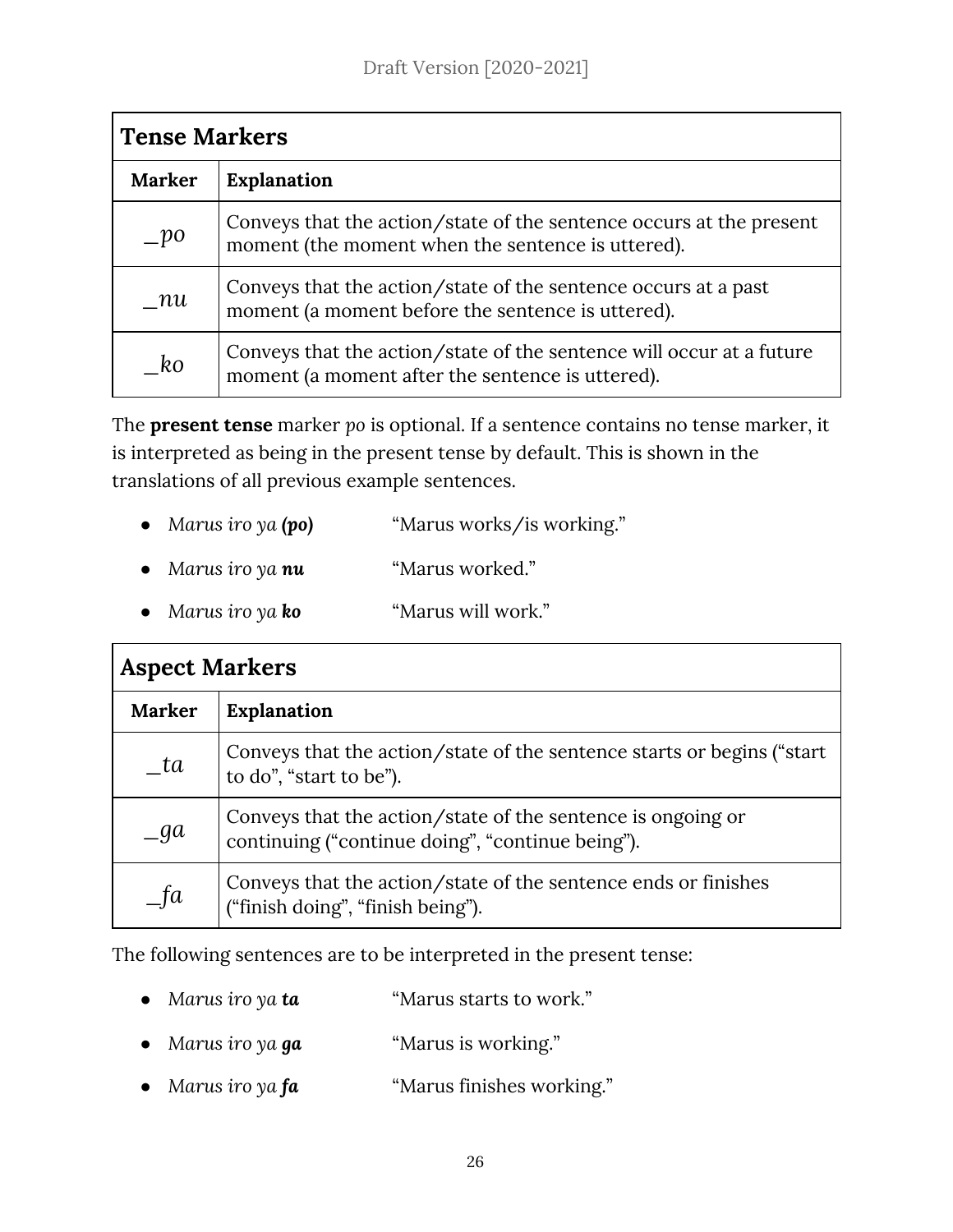#### Draft Version [2020-2021]

Remember that aspect markers can be combined with tense markers as well:

- *● Marus iro ya nu ta* "Marus started to work."
- *● Marus iro ya nu ga* "Marus was working."
- *● Marus iro ya nu fa* "Marus finished working."

| <b>Mood Markers</b> |                                                                                                                                                  |  |
|---------------------|--------------------------------------------------------------------------------------------------------------------------------------------------|--|
| <b>Marker</b>       | <b>Explanation</b>                                                                                                                               |  |
| ce                  | Conveys that the action/state of the sentence is possible, but not yet<br>"real" or confirmed ("may/might do", "may/might be").                  |  |
| $v$ o               | Conveys that the action/state of the sentence is able to come about<br>or that an entity has the ability to bring it about ("can do", "can be"). |  |
| — su                | Conveys that the action/state of the sentence is necessary or<br>obligatory ("must/should do", "must should be").                                |  |

- *● Marus iro ya ce* "Marus may/might work."
- *● Marus iro ya vo* "Marus can/is able to work."
- *● Marus iro ya su* "Marus must/should work."

Here are some sentences with all three types of markers to illustrate the ordering of the markers and how they are interpreted together:

- *● Marus iro ya po ta ce* "Marus may/might start to work." *● Marus iro ya nu ga su* "Marus should have been working."
- *● Marus iro ya ko fa vo* "Marus will be able to finish working."

#### <span id="page-26-0"></span>**Questions**

**Questions** are a type of sentence used to request further information about an action/state. There are two types of **questions** in Matoric: **yes/no questions** and **information questions.**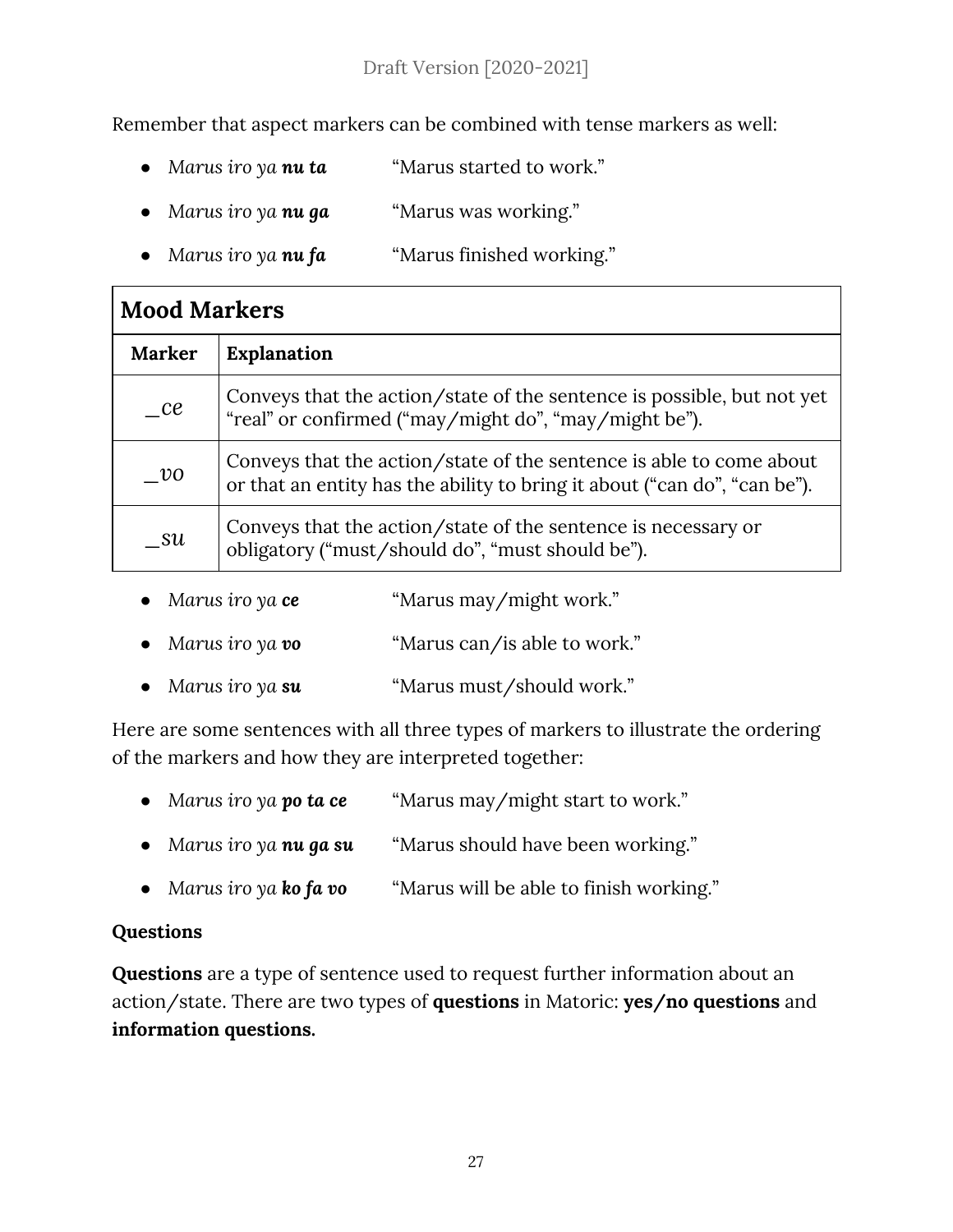**Yes/no questions** target the "reality" of the action or state expressed by a sentence and may only be answered by a "yes" or "no" response.

Such questions are formed by adding the marker *i\_ki* to a full sentence. The first part of the marker is placed at the beginning of the sentence, while the second part is placed at the end of the sentence, after all other markers and modifiers.

**Information questions** target a subpart of the action or state expressed by a sentence, asking for more information about that subpart ("who", "where", etc.).

Such questions are formed by adding the marker *i\_ki* to a word or phrase inside a full sentence. The first part of the marker is placed before the word/phrase, while the second part is placed after the word/phrase.

As described above, the marker *i\_ki* is split into two parts, one of which is placed before the target word or phrase and one of which is placed after. There are many other markers like this, which will be explained later on (see **Location Markers**).

The following sentences show how to construct **yes/no questions** for action and state sentences:

| $\bullet$ Marus iro ya | $\rightarrow$ | I marus iro ya $\boldsymbol{k}$ i? |
|------------------------|---------------|------------------------------------|
| "Marus works."         |               | "Does Marus work?"                 |
| $\bullet$ Osca aki ai  | $\rightarrow$ | I Osca aki ai <b>ki</b> ?          |
| "Osca is brave."       |               | "Is Osca brave?"                   |

The following sentences show how to construct **information questions** for action and state sentences, targeting different subparts of each sentence. In the first sentence, the **subject** and **object** are targeted. In the second sentence, a **modifier** is targeted. In the third sentences (a state sentence), each of the units are targeted separately.

| $\bullet$ Toa ta rahi za aku ya                         | "(The) hero sees the beast."     |
|---------------------------------------------------------|----------------------------------|
| $\rightarrow$ <b>I</b> toa ta <b>ki</b> rahi za aku ya? | "Which hero sees the beast?"     |
| $\rightarrow$ Toa ta <b>i</b> rahi za <b>ki</b> aku ya? | "Which beast does the hero see?" |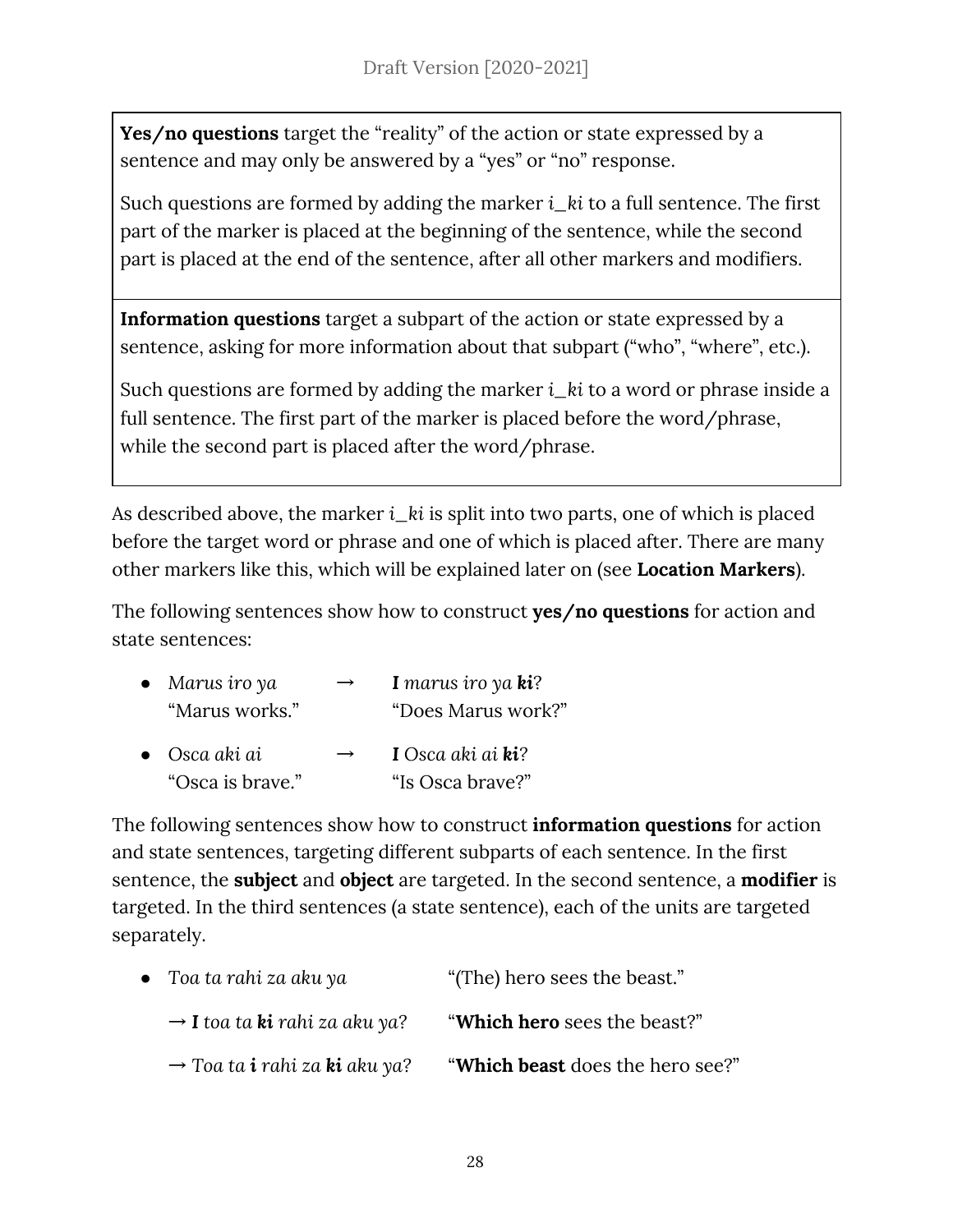| Agori hau ya aki |                                                   | "(The) Agori protects bravely."               |  |
|------------------|---------------------------------------------------|-----------------------------------------------|--|
|                  | $\rightarrow$ Agori hau ya <b>i</b> aki <b>ki</b> | " <b>How bravely</b> does the Agori protect?" |  |
|                  | Aqori aki ai                                      | "(The) Agori is brave."                       |  |
|                  | $\rightarrow$ I Agori ki aki ai?                  | "Which Agori is brave?                        |  |
|                  | $\rightarrow$ Agori <b>i</b> aki <b>ki</b> ai?    | "How brave is the Agori?"                     |  |

#### <span id="page-28-0"></span>**Commands**

**Commands** are a type of sentence used to direct the hearer of the sentence to bring about an action/state.

Commands in Matoric are formed by changing the sentential markers *ya* and *ai* (or *ru*) into **suffixes**, which attach to the end of the word that precedes them. When they attach to a word ending in the vowel A, I, or U, the vowel is deleted:

| toa ya<br>"to do heroism" | Toya!<br>"Do heroism!"     |
|---------------------------|----------------------------|
| hau ya<br>"to protect"    | Haya!<br>"Protect!"        |
| aku ya<br>"to see, look"  | Akya!<br>"See! Look!"      |
| iro ya<br>"to work"       | Iro <b>ya</b> !<br>"Work!" |
| lego ya<br>"to play well" | Legoya!<br>"Play well!"    |
| aki ai<br>"be brave"      | Akai!<br>"Be brave!"       |
| paka ru                   | Pakru!                     |

"...not be strong" "Don't be strong!"